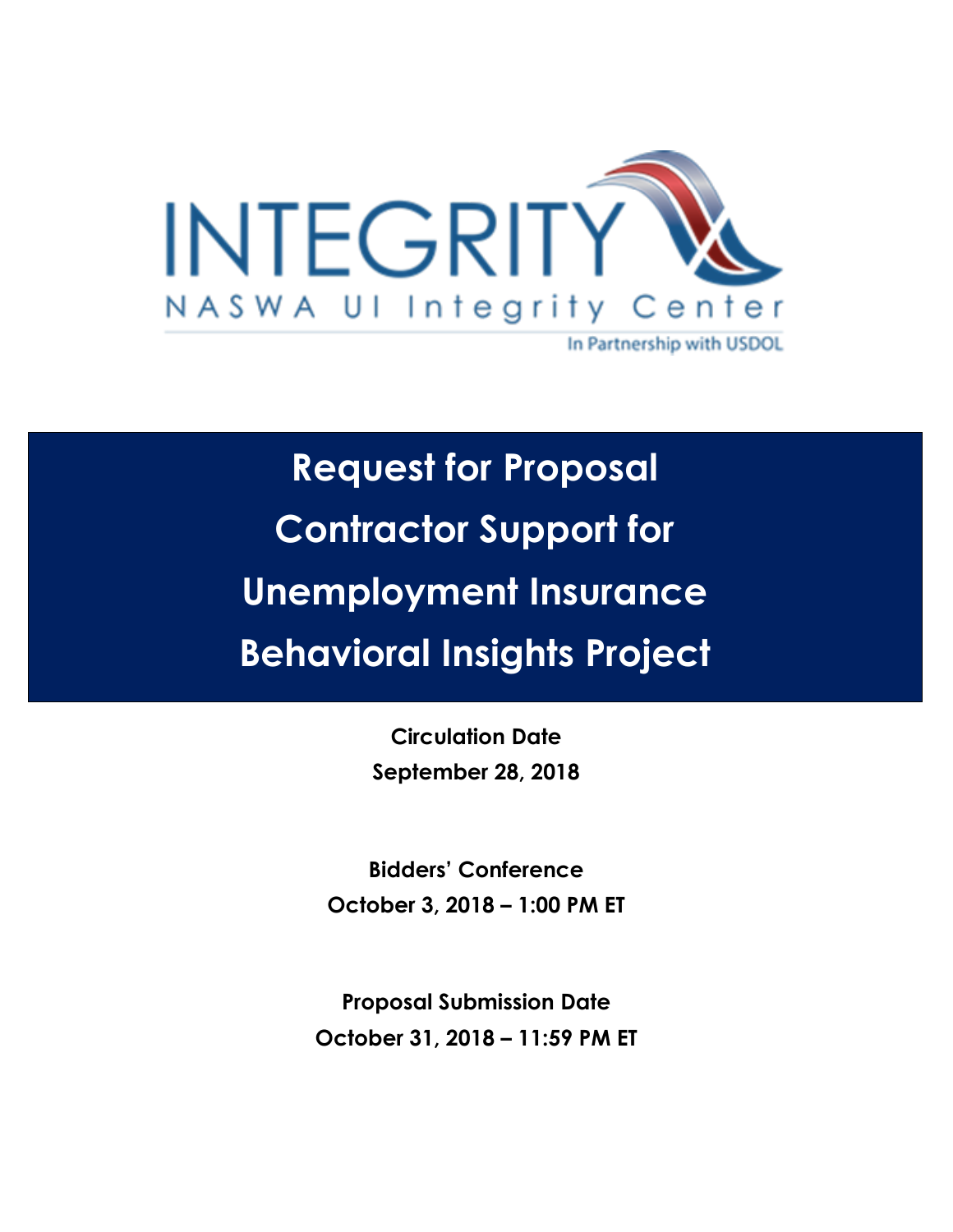## Contents

| Phase One, Part II: Exploratory Research and Initial Pilot Project Design 7    |
|--------------------------------------------------------------------------------|
| Phase Two, Part I: Assist Pilot UI Agencies with Implementing Interventions  8 |
|                                                                                |
|                                                                                |
|                                                                                |
|                                                                                |
|                                                                                |
|                                                                                |
|                                                                                |
|                                                                                |
|                                                                                |
|                                                                                |
|                                                                                |
|                                                                                |
|                                                                                |
|                                                                                |
|                                                                                |
|                                                                                |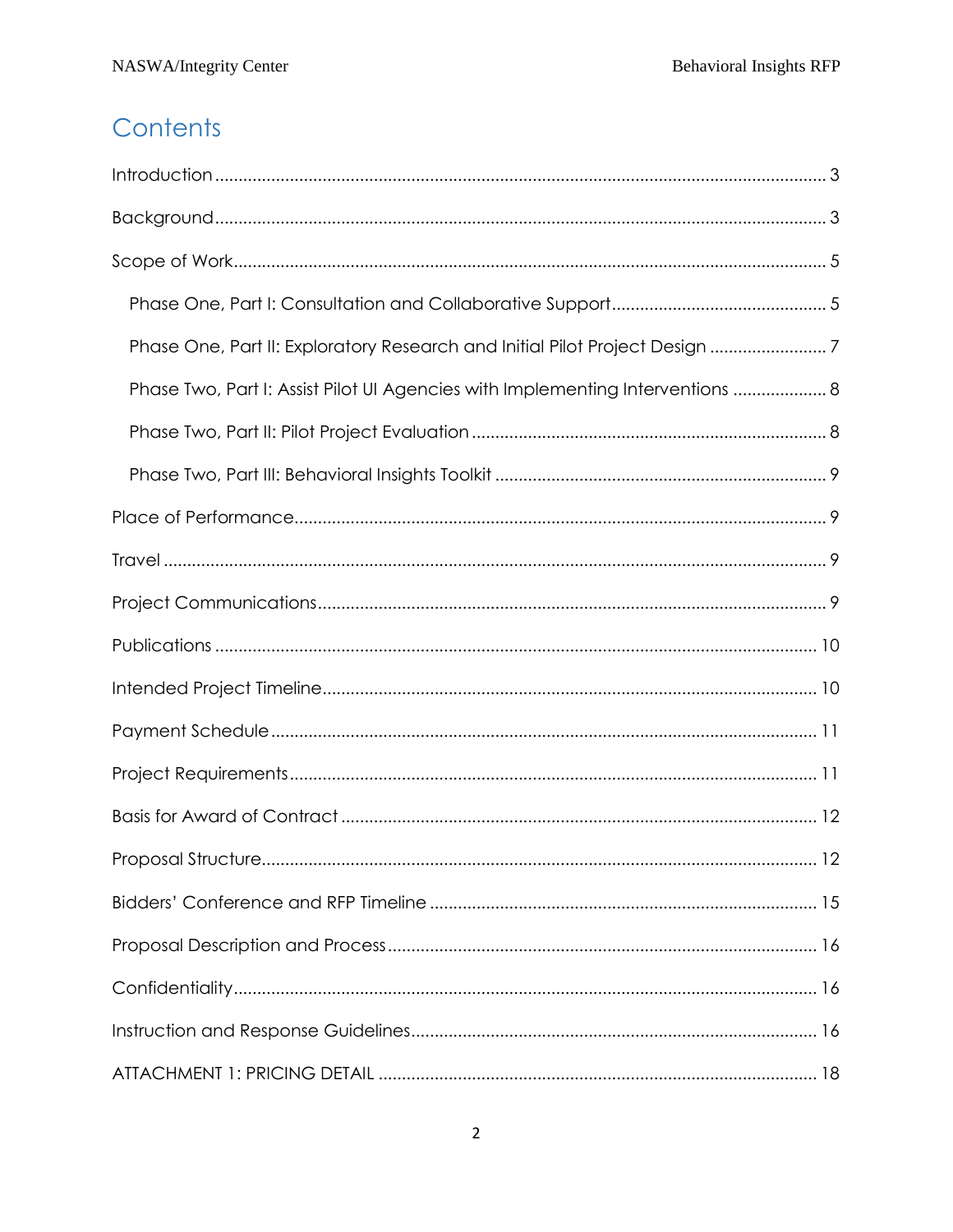## <span id="page-2-0"></span>**Introduction**

The Unemployment Insurance (UI) Integrity Center (Center) was established to develop "innovative UI program integrity strategies to reduce improper payments, prevent and detect fraud, and recover any improper payments made". <sup>1</sup> The efforts of the Center are managed by the National Association of State Workforce Agencies (NASWA), under a cooperative agreement with the U.S. Department of Labor (USDOL).

The Center is undertaking an initiative to coordinate and support state UI agency pilot projects that use behavioral insight-informed interventions to improve UI operational efficiency and compliance with program rules and requirements. To advance the UI Behavioral Insights Project, the Center is seeking the collaborative support and assistance of a Contractor with deep expertise in applying behavioral insights interventions to improve outcomes in government programs.

## Background

 $\overline{\phantom{a}}$ 

Since 2010, the UI program has had an improper payment rate above or close to 10 percent.<sup>2</sup> From July 2016 to June 2017, the most recent year for which data is available, the national improper payment rate determined by the UI program's Benefit Accuracy Measurement (BAM) was estimated at 12.5 percent.<sup>3</sup> This represents an estimated \$4.1 billion in improper payments nationally. Over the past eight years, USDOL's Employment and Training Administration (ETA) and state UI agencies have worked aggressively to address the root causes of overpayments. The top four causes of overpayments are:

- Work search errors (37.38%), which refer to the failure of claimants to comply with the states' laws and policies in the requirement to actively search for work, as a condition of receiving UI benefits;
- Benefit year earnings, or BYE (26.41%), which occur when claimants continue to claim UI benefits after returning to work;
- Separation issues (17.22%), which result from the failure of employers or their thirdparty administrators to provide timely and adequate information on the reason for a claimant's separation from employment; and
- Able and Available issues (5.54%), which occur when an individual is determined to be unable to work or unavailable for work during part or all of a week(s) for which a claim is filed.

All together, these four causes accounted for approximately eighty-six percent (86%) of all overpayments from July 2016 to June 2017.<sup>4</sup>

For UI agencies to effectively serve their customers – employers and claimants – they must be able to clearly communicate program expectations, rules, and requirements. For claimants, the first form of communication with the UI agency typically occurs

<sup>&</sup>lt;sup>1</sup> [http://wdr.doleta.gov/directives/attach/UIPL/UIPL\\_28\\_12\\_Acc.pdf](http://wdr.doleta.gov/directives/attach/UIPL/UIPL_28_12_Acc.pdf)

 $2 \text{ In } 2013$ , the improper payment rate was 9.32 percent and included an offset for recovered payments.

<sup>&</sup>lt;sup>3</sup> U.S. Department of Labor (2017). Agency Financial Report Fiscal Year 2017. Retrieved January 3, 2018, from [https://www.dol.gov/sites/default/files/media\\_0/\\_Sec/2017annualreport.pdf](https://www.dol.gov/sites/default/files/media_0/_Sec/2017annualreport.pdf)

<sup>4</sup> U.S. Department of Labor (2017). Agency Financial Report Fiscal Year 2017. Retrieved January 3, 2018, from [https://www.dol.gov/sites/default/files/media\\_0/\\_Sec/2017annualreport.pdf](https://www.dol.gov/sites/default/files/media_0/_Sec/2017annualreport.pdf)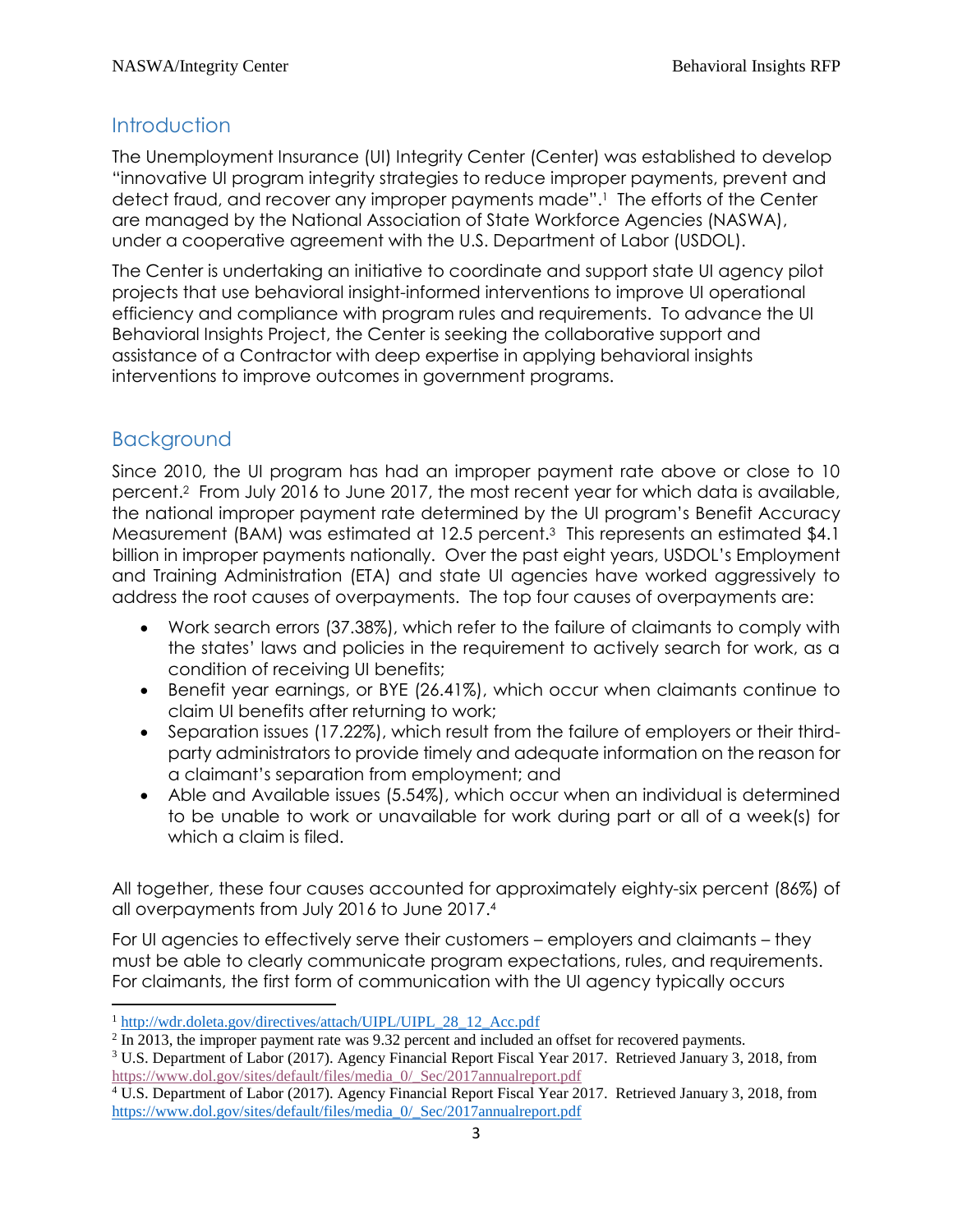$\overline{a}$ 

during the initial claim process. Claimants, in their first interactions, typically seek information about whether they are eligible for UI, the duration for which they can collect benefits (if eligible), and the necessary steps to apply for and collect benefits during the period of unemployment. If any issues emerge during the life of the claim, the UI agency typically contacts the claimant again to complete additional factfinding. In addition, some UI agencies conduct identity verification and may require some or all claimants to provide multiple forms of personal identification, answer personally identifying questions, and/or appear in person to prove their identity. UI agencies also require at least some, and in some states, all, of their claimants to participate in reemployment services, which may be delivered virtually or in-person.<sup>5</sup> There is an array of communication channels through which these touchpoints occur, including interactions with staff (in person, on the phone, or via virtual chat), the UI agency's web site, interactive voice response (IVR) system, mail and email (claimant determinations and other notices), text messages, and social media.

Similarly, there are several touchpoints in which employers interact with the UI program for both claimant benefit determinations and payments, and employer tax contributions and reporting. Employers receive requests for job separation information from state UI agencies for claimant benefit determinations, and they may receive additional inquiries from state UI agencies for wage information or to resolve issues during a claim. Employers are required to report their employees' wages to the UI agency and file their UI taxes. They also may be subject to audits by the UI agency to determine that their employees have been properly classified for appropriate UI tax liability, wages are properly reported, and taxes are paid when due.

On a daily basis, state UI agency staff interact with UI systems, claims, claimants, employers, reports, and appeals, among other program functions. These people, systems, and touchpoints can lead to internal security risks and improper payments, if state UI agency staff do not follow proper policies and protocols in administering the UI program.

In all, there are myriad opportunities to use behavioral insight-informed strategies – including, but not limited to, effective messaging, changes to system design, and leveraging social factors – to help UI agencies reduce unintentional improper payments and to deter those who seek to intentionally defraud the system.

Under the UI Behavioral Insights Project, the Center plans to select a group of UI agencies to pilot up to ten (10) behavioral insight-informed interventions directed at claimants, employers, and/or internal UI staff populations, to improve compliance with program rules and requirements. The Center envisions the pilot projects to be organized into five areas of focus: the top four root causes of improper payments noted above, as well as employer non-compliance with UI tax and reporting requirements, such as the failure to timely report new hires, misclassifying workers, and mistakes or unintentional errors in quarterly wage reporting.

<sup>&</sup>lt;sup>5</sup> During FY18, fifty-one (51) states and jurisdictions operate reemployment programs through the Reemployment Services and Eligibility Assessment (RESEA) program. State participation in RESEA is voluntary and provides states some flexibility around the delivery of the program, so it can look different from state to state. Additional information on RESEA can be found here: [https://wdr.doleta.gov/directives/corr\\_doc.cfm?docn=8087.](https://wdr.doleta.gov/directives/corr_doc.cfm?docn=8087)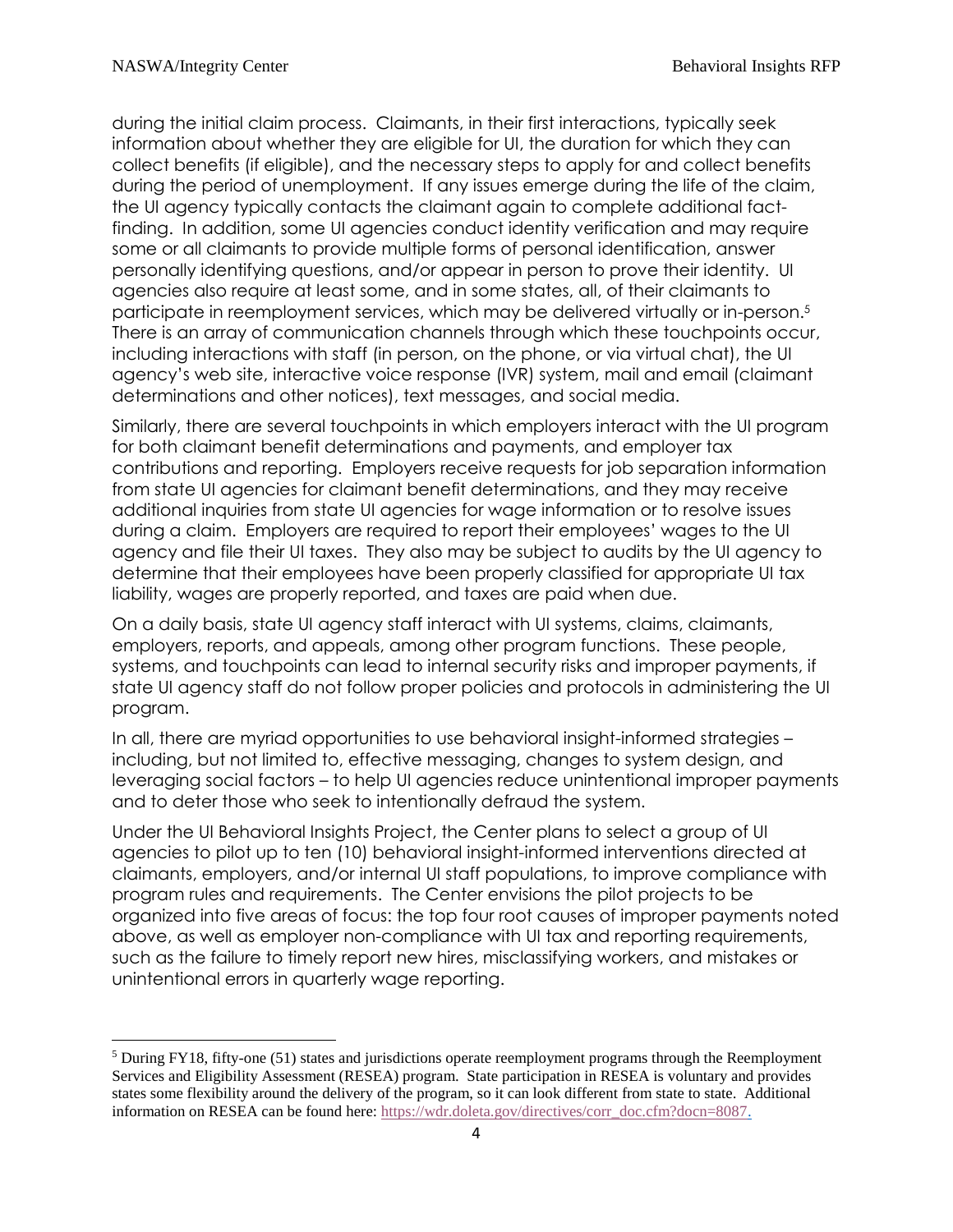## <span id="page-4-0"></span>Scope of Work

The UI Behavioral Insights Project will be delivered in two phases. **For the purposes of this RFP, prospective Contractors will bid on Phase One at this time**; however, the RFP also asks prospective Contractors to provide information on their overall approach to both Phase One and Two work, and to offer actual pricing for Phase One and example pricing for Phase Two interventions, as specified in Attachment (1) Pricing Detail.

At the conclusion of Phase One, the Center plants to negotiate a contract modification for Phase Two work with the selected Contractor, when the specific requirements, scope, and cost of each pilot project to be implemented is clearly understood.

The Center has assessed the UI Behavioral Insights Project to be moderately complex. The factors that increase its complexity include the multiple stakeholders it will involve, as well as the significant role of the stakeholders throughout the project, and the current unknowns with regard to the future pilot interventions. Contractors should assume the project Level of Effort (LOE) to be comparable to their own prior experience on other similar governmental projects.

*Phase One: Consultation and Initial Design*

The Center is seeking Contractor support to:

- 1) Provide consultation and collaborative support on state solicitation design and state selection, led by the Center; and
- 2) Lead exploratory research with each selected pilot UI agency and develop a Project Design Proposal for each project.

Each of these tasks are described in greater detail below the brief Phase Two summary that immediately follows.

*Phase Two: Implementation and Evaluation*

When Phase One concludes, a contract modification will be negotiated to direct the Contractor in the following Phase Two work:

- 1) Assist pilot UI agencies with the implementation of behavioral insight-informed interventions to improve program operational efficiency and compliance, recommending adjustments to interventions if and when needed;
- 2) Evaluate the pilot projects, and produce a Final Report for each project; and
- 3) Develop a Behavioral Insights Toolkit of sample resources focused on the primary integrity topics that UI agencies encounter and seek to address.

## <span id="page-4-1"></span>Phase One, Part I: Consultation and Collaborative Support

The selected Contractor will provide consultation and collaborative support to the Center on the following project tasks:

#### **a) Development of the state solicitation**

The Center will develop an initial draft state solicitation to identify state UI agencies interested in piloting behavioral insight-informed intervention(s). The Contractor will review the draft and recommend edits and any additional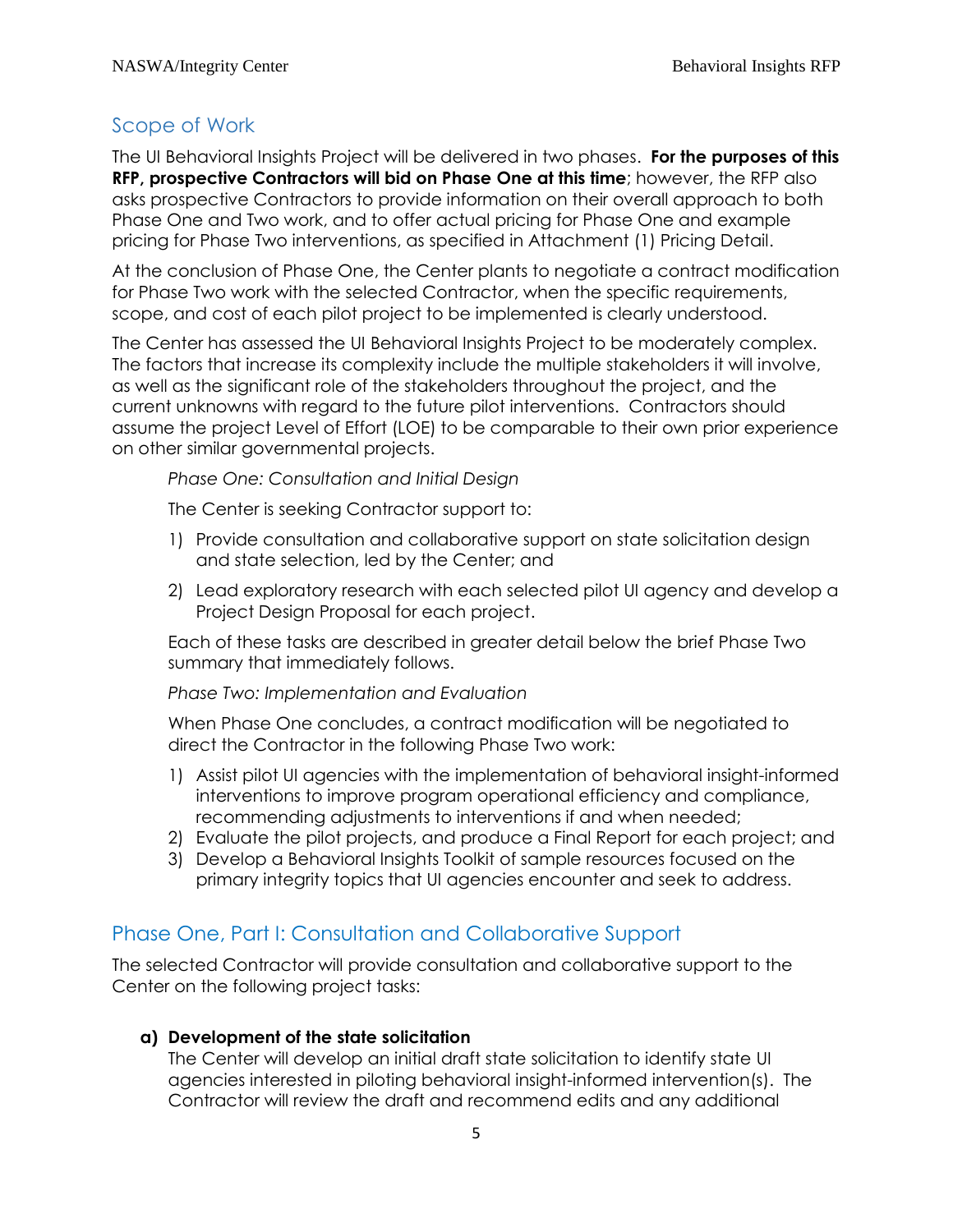criteria that should be included in the solicitation prior to its release. The Contractor's involvement in this process will ensure that a Selection Committee, comprised of Center staff, the Contractor, and a subset of members from the Integrity Center's Steering Committee (STCO), will have the most useful and relevant information needed to inform the selection of state UI agencies. As noted earlier, the pilots will focus on interventions directed at claimant, employer, and/or internal UI staff populations. The Center envisions the pilot interventions to be organized around five areas of focus, which include the top four root causes of improper payments and employer non-compliance with UI tax and reporting requirements.

#### **b) Selection of pilot states**

The Selection Committee will review the UI agencies' responses to the solicitation and consider the merit of each. Up to ten (10) states may be selected, with up to ten (10) interventions to pilot; individual states may participate in more than one pilot experiment.

Selection criteria will seek to achieve diversity across the pilot group of states, with representation in the following areas:

- i. At least two pilot projects focused on each of the following:
	- 1) Work Search non-compliance;
	- 2) Benefit Year Earnings;
	- 3) Separations;
	- 4) Able and Available; or
	- 5) Area of employer non-compliance;
- ii. Focus on claimant, employer, and/or internal UI staff populations;
- iii. Regional diversity;<sup>6</sup>
- iv. Diversity in the size of states;<sup>7</sup>
- v. Differing levels of IT system modernization (some modernized, some using older systems);
- vi. UI agencies' Improper Payment (IP) error rates (some with high error rates, some with lower rates); and
- vii. Capability to sustain an intervention, even after the projects have formally ended, in the absence of ongoing Contractor and external financial support.

Once the pilot UI agencies have been selected, the Contractor will work with the Center and the agencies to establish any needed Memoranda of Understanding (MOUs), information-sharing agreements, and/or Non-Disclosure

 $\overline{\phantom{a}}$ 

<sup>6</sup> A map of the USDOL regions is viewable at [https://www.doleta.gov/regions/.](https://www.doleta.gov/regions/)

<sup>7</sup> USDOL's classification of UI programs by state size can be found in UIPL 13-14, Attachment B: [https://wdr.doleta.gov/directives/attach/UIPL/UIPL\\_13-14\\_Attachment\\_B\\_Acc.pdf.](https://wdr.doleta.gov/directives/attach/UIPL/UIPL_13-14_Attachment_B_Acc.pdf)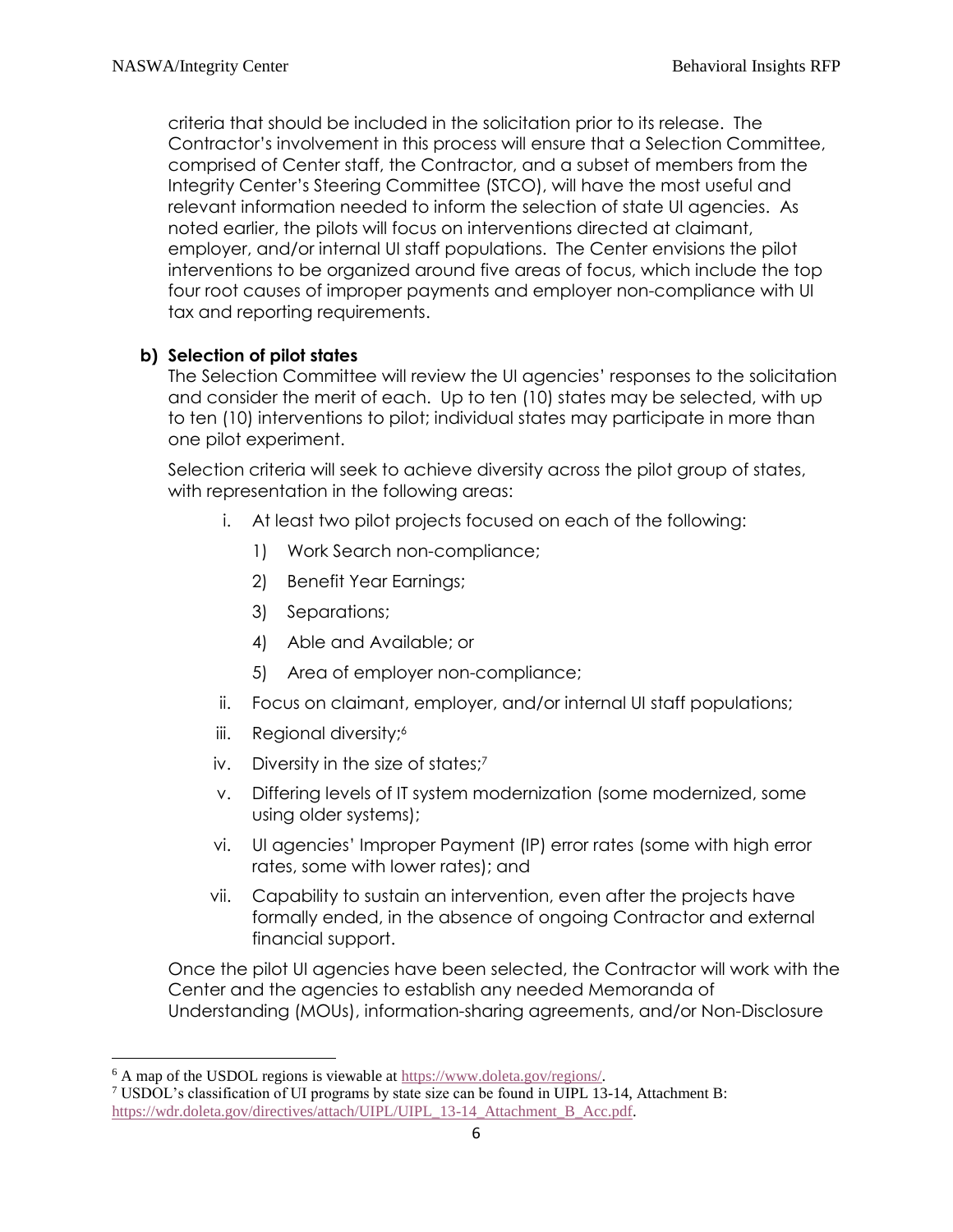Agreements (NDAs). The Center will be responsible for executing the agreements.

## <span id="page-6-0"></span>Phase One, Part II: Exploratory Research and Initial Pilot Project Design

The Contractor will commence the following steps with each pilot UI agency:

- a) Conduct exploratory research, to understand the problem the pilot UI agency wants to affect and identify the behaviors within the targeted population of interest.
- b) Utilize the research from these inquiries to develop hypotheses rooted in behavioral insights that could possibly explain the behaviors driving UI program non-compliance. This step will help develop testable working theories, with consideration to the individual, environmental/design, and social factors influencing the behavior.
- c) Work with each pilot UI agency to propose an intervention design to improve program compliance and operational efficiency. The interventions should:
	- i. Use randomized control trials, if practicable;
	- ii. Be designed in a way that makes them applicable and adaptable to other UI agencies;
	- iii. Involve a low to moderate level of effort to implement; very complex or resource-intensive interventions may not be considered at this stage, as they may not be easily adaptable to other UI agencies with constrained resources.
		- 1. Examples of a "low" level intervention include (but are not limited to): adjustments to existing language in a UI form, letter, or web site; text messaging strategies; postcard reminders; etc.
		- 2. Examples of a "moderate" level intervention include (but are not limited to): implementing new documents, forms, or processes; staffbased interventions or training; choice architecture strategies; business rule-informed interventions (for instance, focused on specific messaging for different occupational groups); etc.
	- iv. Include a clear evaluation plan to measure the success of the intervention(s); 8
	- v. Envisage resources that will be included in the Behavioral Insights Toolkit, which the Contractor will produce at the end of Phase 2.

Following this initial exploratory and design engagement with the pilot UI agencies, the Contractor shall produce a comprehensive Project Design Proposal for each pilot that:

- 1) Summarizes the key findings of the exploratory research;
- 2) Describes the behavioral hypotheses, with relevant supporting evidence;
- 3) Proposes intervention design(s) to address the problem behavior;
- 4) Outlines evaluation plans;

l

<sup>8</sup> At the Contractor's discretion, this process may be iterative, and include early-phase evaluations to assess the interventions' success and determine whether to implement tweaks to any pilot's design, rather than evaluating the pilots only at the conclusion.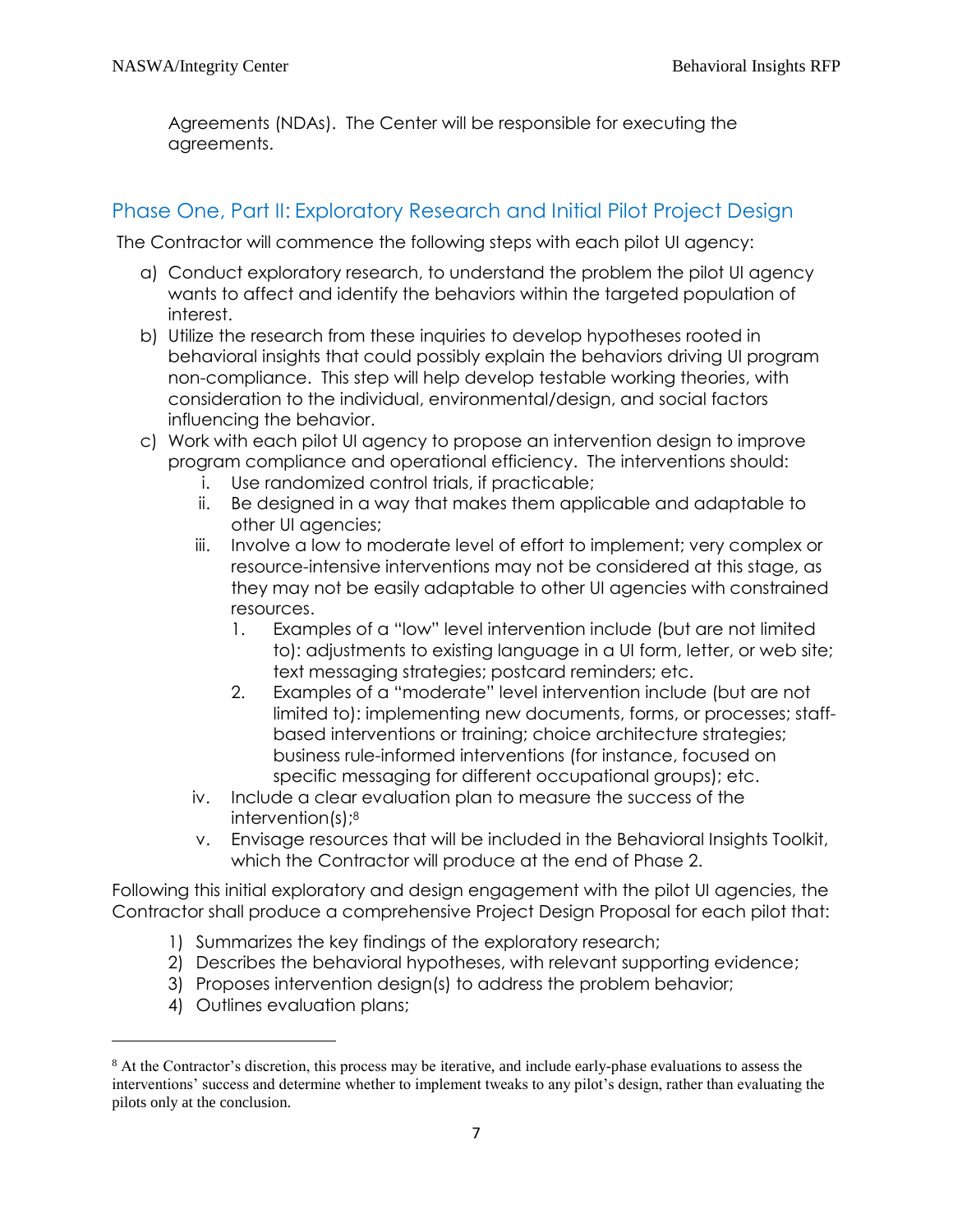- 5) Identifies anticipated toolkit resources; and
- 6) Presents an implementation plan outlining a timeline for the pilot project, Contractor staff hours to provide assistance and support through the duration of the project, and cost proposal.

Based upon the results of this phase, the Center will work with the Contractor, and based on funding availability, exercise options to implement as many interventions as possible. Each pilot UI agency shall have the right to review and request changes to the Project Design Proposal(s), which will be used to negotiate and memorialize the Contract Modification for Phase Two project work.

## Phase Two: Implementation and Evaluation

Although prospective Contractors are not being asked to bid on Phase Two as part of this RFP, they are being asked to include information that will help the Center understand prospective Contractors' project approach and pricing range in that future phase. It is the Center's intention to extend the contract of the selected vendor to complete Phase Two of the project.

## Phase Two, Part I: Assist Pilot UI Agencies with Implementing Interventions

The Contractor shall provide assistance to the states by collaborating with the Center to answer any questions or concerns the pilot UI agencies may have as they implement the interventions. This may involve providing on-site assistance, and/or designing adjustments to the interventions, if needed. The further scope of this assistance and any potential further requirements will be described in the Pilot Options Contract Modification.

## Phase Two, Part II: Pilot Project Evaluation

The Center will oversee and the Contractor will manage and execute the evaluation of the pilots, working with the pilot UI agencies. Each pilot project's evaluation will incorporate a mixed-methods evaluation approach, consisting of an implementation and outcomes/impact study. The implementation study component should document the process each state went through to implement the interventions, including challenges and lessons learned. To develop the outcomes/impact study component, the Contractor will work with the pilot UI agencies to perform data collection and analysis of how the behavioral interventions affected key UI integrity outcome measures. The outcomes evaluation should use the most rigorous evaluation methods feasible for each pilot state (randomized control trials and quasi-experimental methods). The completed evaluations will culminate in a final evaluation report of each pilot.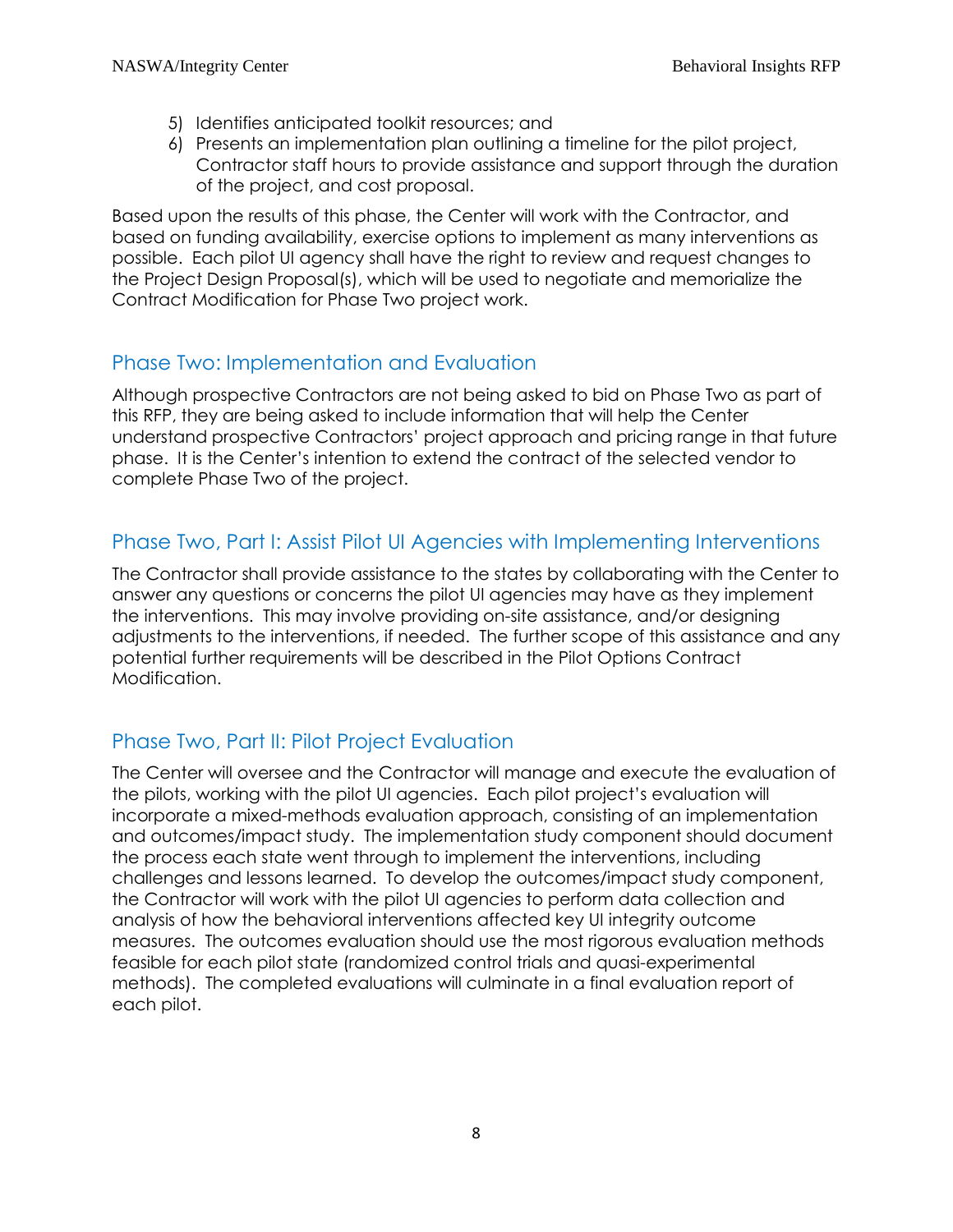## Phase Two, Part III: Behavioral Insights Toolkit

The Contractor will develop a comprehensive toolkit of sample resources focused on the primary causes of program non-compliance that UI agencies encounter and seek to address. The sample resources might include draft letters, website language, language used in agency requests for information, call center scripts, emails, text messages, customized messaging based on risk profiles, among other tools that have proven to be effective in improving program compliance during the state pilot projects. The Toolkit also will lay out a step-by-step process to assist other interested UI agencies with implementing these interventions on their own or with support from the Center.

The Center envisions the Toolkit to be organized around the root causes of overpayments and recoveries for claimants, and common issues encountered in ensuring employer compliance with UI tax laws. The Toolkit will be designed in a manner that accounts for UI agencies' varying levels of IT system modernization status, so most, if not all, UI agencies will be able to adopt at least some of the strategies.

## <span id="page-8-0"></span>Place of Performance

Work for this project will be done primarily off-site. Most meetings and activities will be managed through conference calls and webinars.

## **Travel**

Travel for the selected Contractor will occur at the Contractor's expense to enable them to meet with Center project staff and UI agency staff, as needed. Anticipated inperson meetings may include: a project kick-off meeting and planning and implementation meetings with pilot UI agencies. Some meetings may be held at the NASWA office in Washington, D.C., while others may be held in various U.S. locations that are more convenient to the selected pilot UI agencies. Most meetings are expected to last 1-2 days. Other off-site follow-up meetings may be required as needed.

## Project Communications

Throughout the life of the project, the Contractor and Center staff will meet weekly via teleconference, so that the Contractor project team can present status updates, discuss any questions or emergent issues, and plan, as needed. The Contractor also will submit to the Center Project Manager a written monthly report on or by the fourth of each month, detailing meeting dates and topics, completed work, planned work, project risks and challenges, success stories, and best practices.

These more structured communications will be supplemented by phone calls, emails, online chat, and/or ad hoc meetings, whenever needed.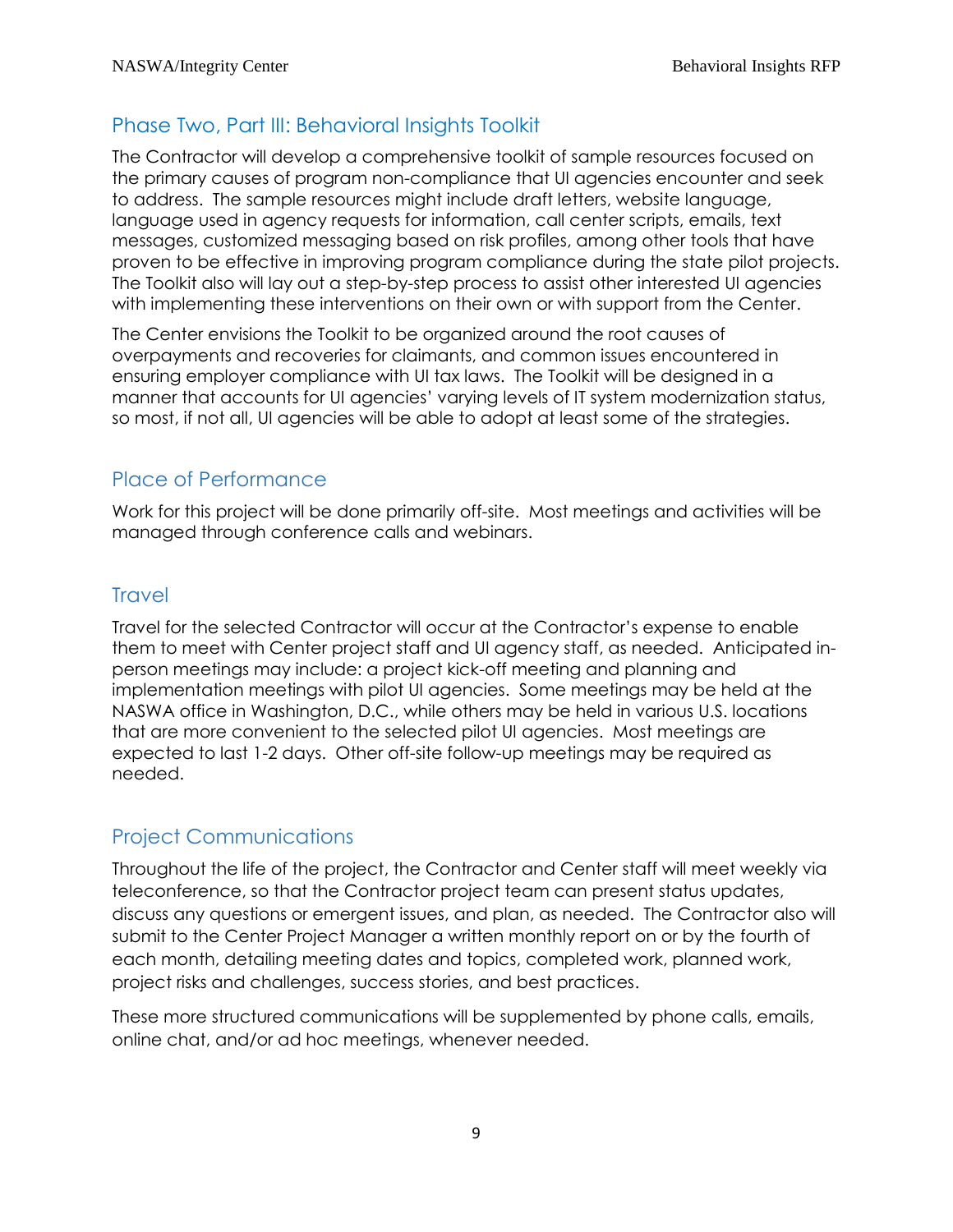## **Publications**

The Center understands that Contractors may have interest in publishing reports and other specific information on their behavioral insights work on the UI Behavioral Insights Project. The Center is open to the possibility of such publications to the extent practicable and with written permission from the affected pilot UI agencies and approval by the Center.

## Intended Project Timeline

The timeline for Phase One of the UI Behavioral Insights Project should be regarded as urgent. Prospective Contractors should be aware that the Center intends to condense some task timeframes, if it is possible to do so without impacting project quality, in order to begin implementation of pilot interventions as soon as possible.

|  | Phase One: Consultation and Initial Design |  |  |
|--|--------------------------------------------|--|--|
|  |                                            |  |  |

| <b>Task</b>                                                 | <b>Timeline</b>   |
|-------------------------------------------------------------|-------------------|
| Issue solicitation for pilot UI agencies                    | December 20, 2018 |
| Select pilot UI agencies<br>$\blacksquare$                  | February 28, 2019 |
| Establish agreements (MOUs, NDAs, etc.)                     | <b>March 2019</b> |
| Pilots begin: Initiate engagement with states               | April 1, 2019     |
| <b>Exploratory Research Phase concludes</b>                 | July 1, 2019      |
| Diagnose phase concludes                                    | July 1, 2019      |
| Design phase concludes / submit project<br>design proposals | August 2, 2019    |

#### *Phase Two: Implementation and Evaluation*

The Center recognizes that there may be some variability in the length of implementation cycles among the pilots and is prepared to permit some flexibility. The Center and selected Contractor will determine the appropriate timeline for each of the pilots, with input from the pilot UI agencies, and will incorporate the Phase Two timeline into the Pilot Options Contract Modification.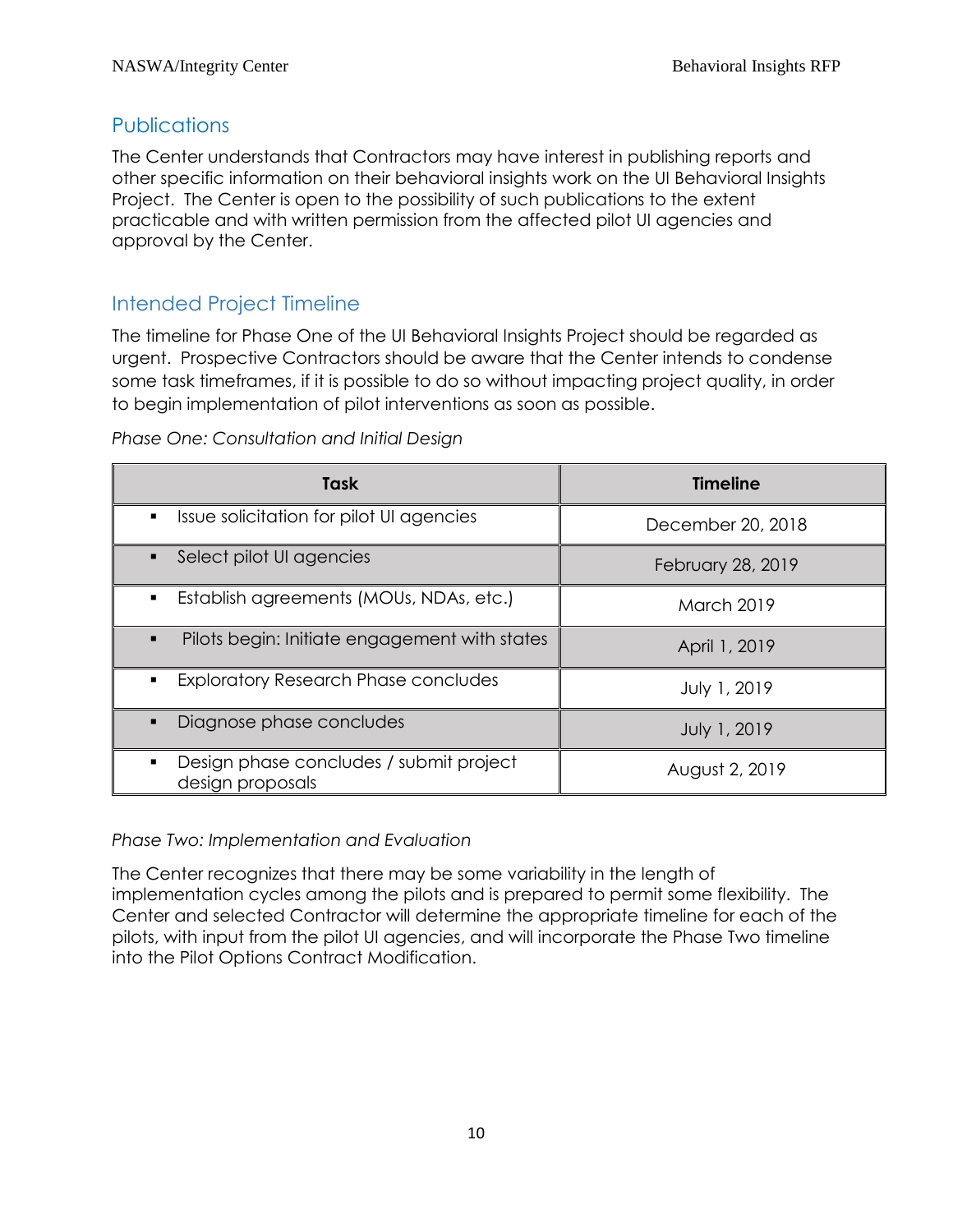## Payment Schedule

The final project deliverables, deliverables acceptance criteria, and payment schedule will be included in the contract during the contract development process with the selected vendor.

## Project Requirements – Firm Fixed-Price

The Contractor shall provide qualified resources with demonstrated expertise in behavioral insights, to assist the Center's project team in developing, supporting, and executing the UI agencies' pilot projects. The selected Contractor must have experience with implementing behavioral insight-informed interventions with government programs; previous experience with UI preferred. The assigned Contractor's staff resources must be personable, professional, collaborative, and diplomatic in demeanor, as a large percentage of the Contractor's work will involve interacting with NASWA's members (UI agencies). Contractor staff may be exposed to sensitive or confidential UI data and may be required to sign non-disclosure agreements with the pilot UI agencies. The Contractor's support for Phase One of this project shall include the following:

- 1) Collaborating in the development of a solicitation and the selection of pilot UI agencies;
- 2) Coordinating and facilitating research and information-gathering sessions;
- 3) Interviewing UI agency staff and other stakeholders;
- 4) Developing working theories regarding the behavioral insights factors (individual, design, social) contributing to each pilot UI agency's issue(s), and developing behavioral insight-informed interventions to address the issues;
- 5) Developing evaluation metrics to be included in all pilot projects before they begin; and
- 6) Developing Project Design Proposals for each of the pilots.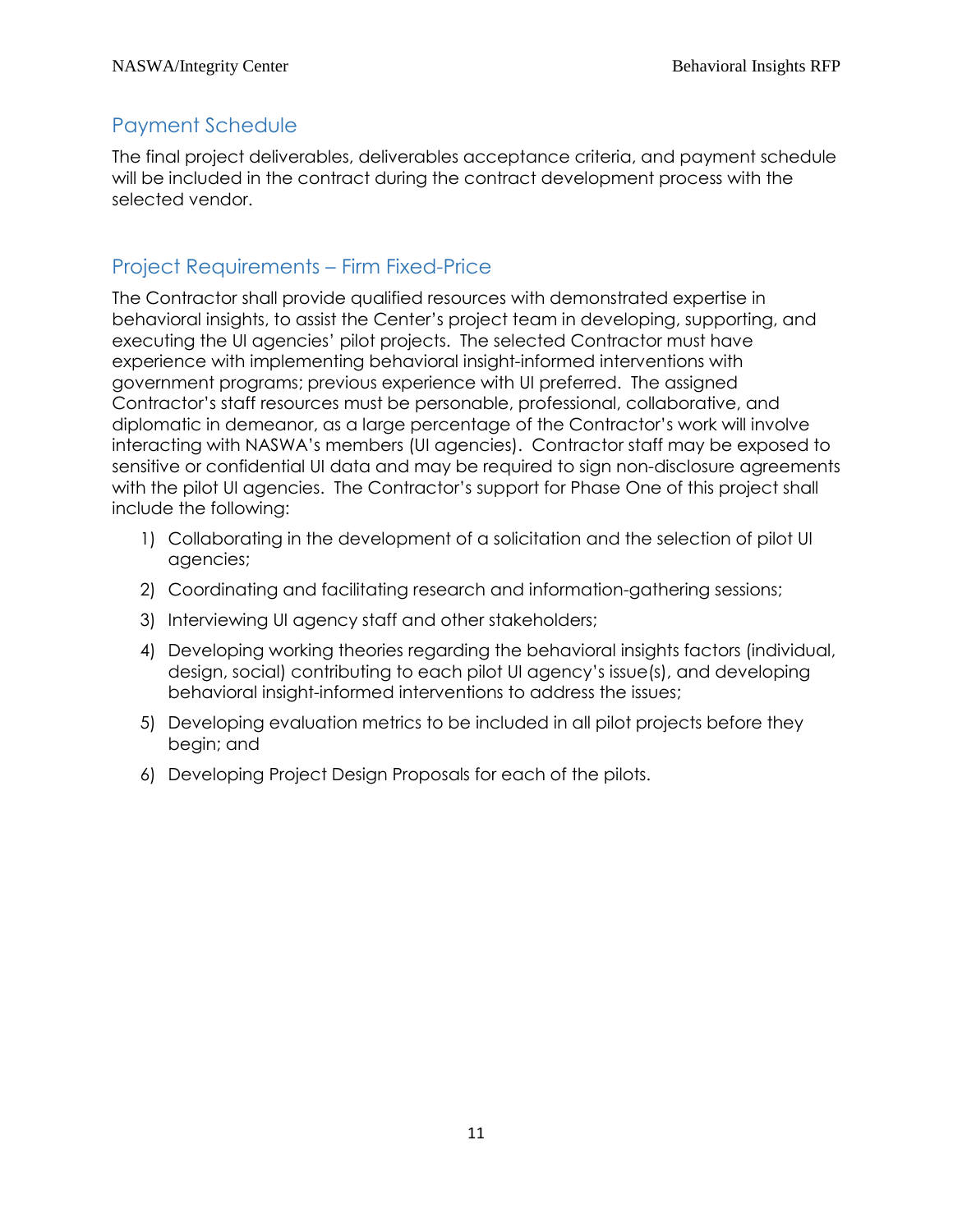## Basis for Award of Contract

The Center project team will evaluate all proposals using the following criteria and issue an award to the Contractor(s) that represent(s) the best value and best fit for the Center.

While the Center anticipates extending the award to a single Contractor for the UI Behavioral Insights Project, the Center reserves the right to award multiple vendors for parts of the project.

| Criteria                            | Weight               |
|-------------------------------------|----------------------|
| Corporate Experience/Expertise      | 35 points            |
| Technical/Management Approach       | 30 points            |
| Key Personnel                       | 20 points            |
| Pricing                             | 15 points            |
| Minority and Women-Owned Businesses | Up to 5 bonus points |

#### Proposal Structure

The following table details the required response outline and specifies the content of the response sections.

| <b>Required Response Outline</b> |                                                                                                         |                                                                                                                                                                                                                                                                                                                                                                                                                                                                                  |  |  |
|----------------------------------|---------------------------------------------------------------------------------------------------------|----------------------------------------------------------------------------------------------------------------------------------------------------------------------------------------------------------------------------------------------------------------------------------------------------------------------------------------------------------------------------------------------------------------------------------------------------------------------------------|--|--|
| <b>Section</b><br><b>Number</b>  | <b>Section Title</b>                                                                                    | <b>Section Content</b>                                                                                                                                                                                                                                                                                                                                                                                                                                                           |  |  |
|                                  | Executive Summary<br>(Max 3 pages)                                                                      | Summarize your proposal.                                                                                                                                                                                                                                                                                                                                                                                                                                                         |  |  |
| $\overline{2}$                   | <b>Project Proposal</b><br>[Max 30 pages, not<br>including any MOU<br>examples, requested in<br>(4)(a)] | Describe your company's/organization's<br>proposed approach and project management<br>process, including the following:<br>1) Company Overview<br>Provide a brief description of your company<br>or organization; services provided; business<br>size (in terms of revenue and number of<br>employees and current clients/customers);<br>and length of time in business working on<br>behavioral insights projects overall. Please<br>indicate the extent of your organization's |  |  |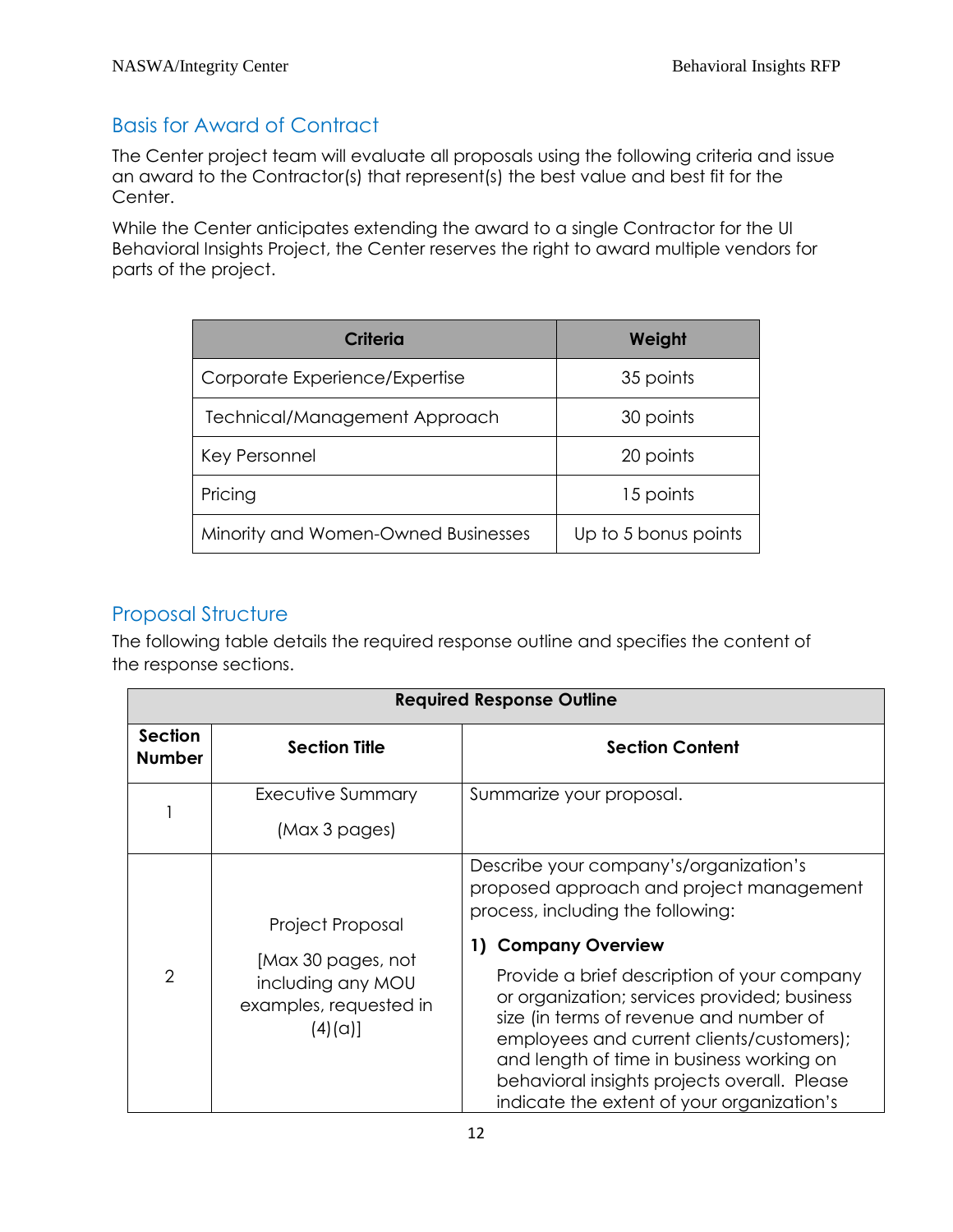|  |    | experience in behavioral insights projects in<br>the public sector and highlight any prior<br>experience with projects with any state or<br>federal UI program.                                                      |
|--|----|----------------------------------------------------------------------------------------------------------------------------------------------------------------------------------------------------------------------|
|  | 2) | <b>Project Management Approach</b>                                                                                                                                                                                   |
|  |    | Please provide information on your project<br>management approach by addressing the<br>points listed below.                                                                                                          |
|  |    | a) Please describe your organization's<br>approach to the development and<br>execution of behavioral insights projects,<br>including your intentions for executing<br>Phase One and Phase Two project<br>components. |
|  |    | b) Explain how your organization would<br>manage its role with respect to the<br>Center, including communications with<br>the Center and project responsibilities.                                                   |
|  |    | c) Explain how your organization would<br>manage the approach to interacting with<br>the state UI agencies or stakeholders.                                                                                          |
|  |    | d) How will you organize and manage the<br>approach to the design and<br>implementation of the pilot project<br>evaluations?                                                                                         |
|  |    | e) How will you ensure availability of key<br>staff, including in Phase Two?                                                                                                                                         |
|  | f  | Do you propose to use any sub-<br>contractors for this project, including<br>Phase Two? If so, please identify them<br>and provide details on their expertise, as<br>well as your past experience with them.         |
|  |    | 3) Program Knowledge                                                                                                                                                                                                 |
|  |    | Provide 1-3 hypotheses for:                                                                                                                                                                                          |
|  |    | a) Why claimants might fail to comply with<br>work search requirements; and                                                                                                                                          |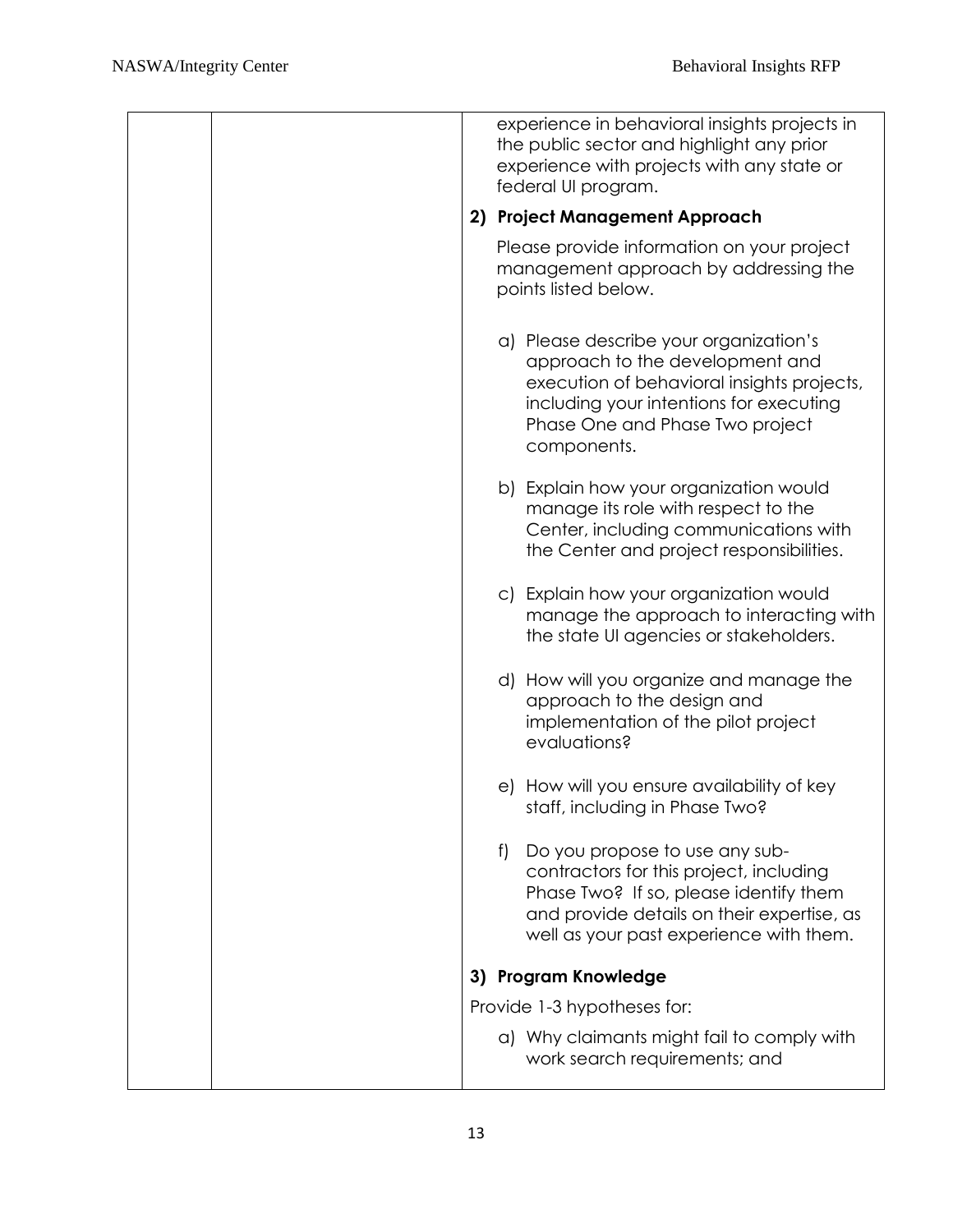|   |                                               | b) Why employers might fail to comply with<br>agency separations requests, report their<br>employees' wages, or file their taxes<br>timely and accurately.<br>4) Experience and Approach to Managing<br><b>Sensitive Information</b><br>Through the UI Behavioral Insights Project, the<br>selected Contractor may be exposed to, at<br>a minimum, sensitive and possibly<br>confidential UI program information.<br>Depending on the exposures and the<br>intervention design, the pilot projects may<br>require the Contractor to sign non-disclosure<br>agreements (NDAs), along with Memoranda<br>of Understanding (MOUs) and/or information-<br>sharing agreements.<br>a) Please describe any experience your<br>organization has in managing sensitive or<br>confidential information for a prior project<br>involving behavioral insight-informed<br>interventions. Please also provide<br>examples of MOUs, if available.<br>b) Please explain the process your<br>organization has used or would use to<br>manage sensitive or confidential<br>information, including your proposed<br>process to allow you to access and share<br>data in a secure environment to perform<br>the necessary statistical analysis for the<br>$evaluation(s)$ . |
|---|-----------------------------------------------|--------------------------------------------------------------------------------------------------------------------------------------------------------------------------------------------------------------------------------------------------------------------------------------------------------------------------------------------------------------------------------------------------------------------------------------------------------------------------------------------------------------------------------------------------------------------------------------------------------------------------------------------------------------------------------------------------------------------------------------------------------------------------------------------------------------------------------------------------------------------------------------------------------------------------------------------------------------------------------------------------------------------------------------------------------------------------------------------------------------------------------------------------------------------------------------------------------------------------------------------------------|
|   |                                               | 5) Publications                                                                                                                                                                                                                                                                                                                                                                                                                                                                                                                                                                                                                                                                                                                                                                                                                                                                                                                                                                                                                                                                                                                                                                                                                                        |
|   |                                               | Please indicate whether your organization<br>would intend to seek publication in any<br>academic journals or other media with<br>respect to work on the UI Behavioral Insights<br>Project. If so, please explain how you would<br>protect confidential and/or sensitive<br>information.                                                                                                                                                                                                                                                                                                                                                                                                                                                                                                                                                                                                                                                                                                                                                                                                                                                                                                                                                                |
| 3 | Previous project experience<br>and references | Include three (3) project summary citations that<br>outline your organization's experience in<br>providing strategic and/or technical support for                                                                                                                                                                                                                                                                                                                                                                                                                                                                                                                                                                                                                                                                                                                                                                                                                                                                                                                                                                                                                                                                                                      |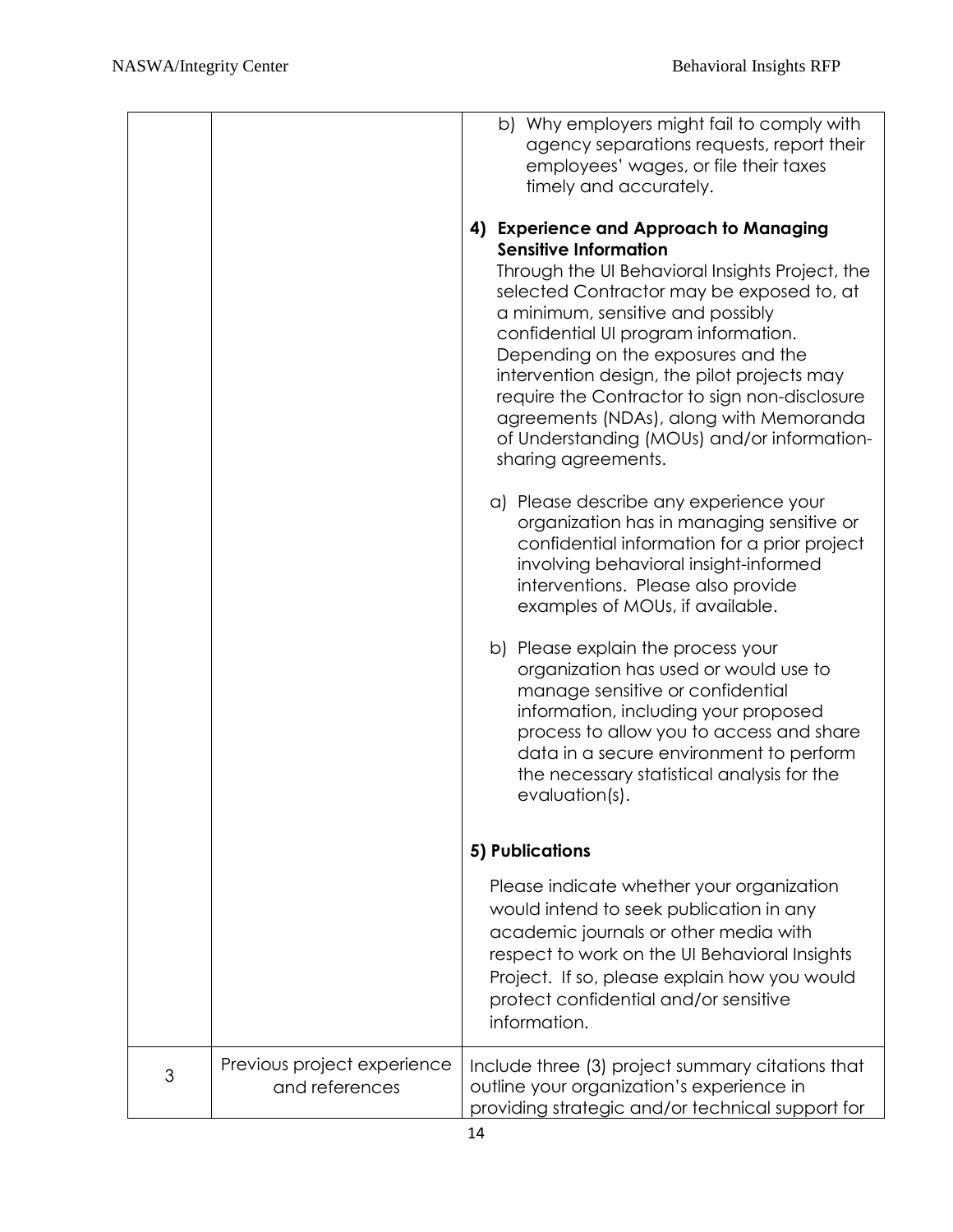|   |                                                 | projects of similar content, size, and scope to the<br>Ul Behavioral Insights Project. For each project<br>summary citation, please include the following:<br>brief project summary, project size/scope,<br>project budget, project outcomes,<br>agency/organization, agency/organization<br>point of contact, agency/organization phone<br>number, and e-mail address. Cited<br>organizations may be contacted as references<br>for the purposes of this RFP.<br>Please limit response to three (3) pages for each<br>of the three citations. |
|---|-------------------------------------------------|------------------------------------------------------------------------------------------------------------------------------------------------------------------------------------------------------------------------------------------------------------------------------------------------------------------------------------------------------------------------------------------------------------------------------------------------------------------------------------------------------------------------------------------------|
| 4 | Key Personnel Resumes                           | Please provide resumes or curriculum vitae (no<br>more than five pages each) for key personnel to<br>be assigned to the project. Resumes/CVs should<br>include: name, position within your organization,<br>proposed project role, proposed percentage of<br>time allocated to the UI Behavioral Insights<br>Project, education, related work experience,<br>and any other details deemed relevant.                                                                                                                                            |
| 5 | <b>Cost Estimates</b>                           | Complete Attachment (1) Pricing Detail.                                                                                                                                                                                                                                                                                                                                                                                                                                                                                                        |
| 6 | Additional Information                          | Confidentiality requirements and other<br>information the contractor deems appropriate.                                                                                                                                                                                                                                                                                                                                                                                                                                                        |
| 7 | Minority and Women-<br>Owned Businesses (MWBEs) | If your organization is a MWBE, or is partnering<br>with a MWBE, please include documentation<br>certifying your/their status as such to receive up<br>to five (5) bonus points.                                                                                                                                                                                                                                                                                                                                                               |

## <span id="page-14-0"></span>Bidders' Conference and RFP Timeline

The Center will hold a Bidders' Conference on October 3, 2018, at 1:00 PM Eastern Time. The Bidders' Conference is designed to afford the opportunity for interested Contractors to attend a presentation on the overall project, ask questions, and provide any comments. Questions submitted in advance via email will be answered during the conference call; additional questions not submitted in advance may be posed during the conference call. Webinar registration, a PDF copy of this RFP, and RFP questions and answers will be posted at *[http://www.itsc.org/Pages/behavioral\\_insights.aspx](http://www.itsc.org/Pages/behavioral_insights.aspx)*.

Questions may be submitted electronically to: Sara Hall Phillips, Behavioral Insights Project Manager, [shallphillips@naswa.org.](mailto:shallphillips@naswa.org)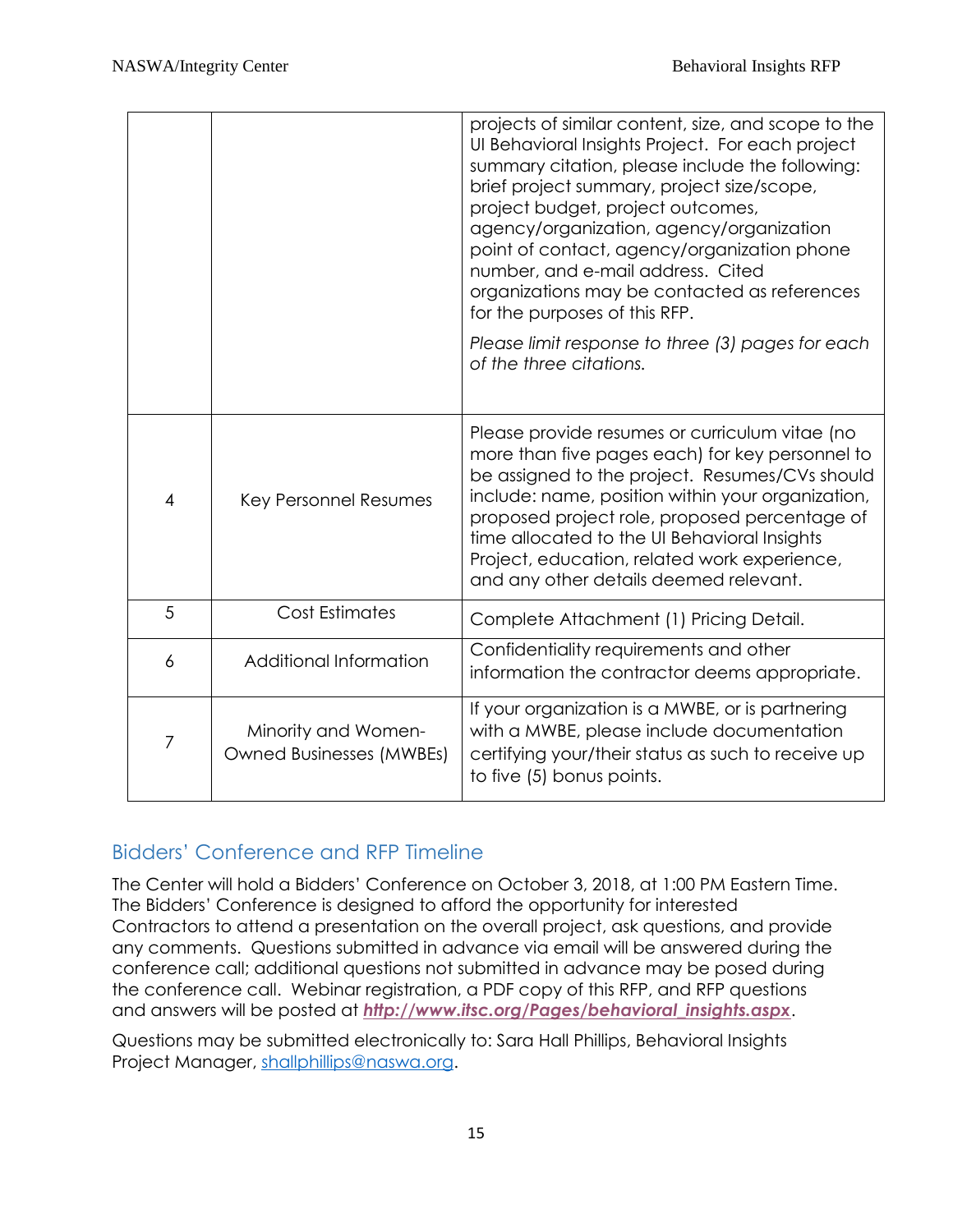The RFP timeline is shown below:

| <b>Project Activity</b>                                          | <b>Timeline</b>        |
|------------------------------------------------------------------|------------------------|
| <b>Behavioral Insights Bidders' Conference</b><br>$\blacksquare$ | October 3, 2018        |
| <b>Final Clarification Questions</b><br>$\blacksquare$           | October 9, 2018        |
| Questions and Responses Posted<br>$\blacksquare$                 | October 15, 2018       |
| <b>Proposals Due</b><br>$\blacksquare$                           | October 31, 2018       |
| <b>Applicant Presentations**</b><br>٠                            | November 13 - 16, 2018 |
| Best and Final Offer Pricing (optional)<br>$\blacksquare$        | November 20, 2018      |
| Award (anticipated)<br>٠                                         | November 30, 2018      |

\*\*Applicant presentations will be conducted with selected Contractors determined to be within the competitive range for awards. Contractor presentations may be conducted on-site at NASWA in Washington, D.C. Travel and associated costs are the responsibility of the applicant.

The Center reserves the right to invite Contractors to participate in detailed discussions, clarifications to responses, and presentations/demonstrations after the proposal due date.

## Proposal Description and Process

Participation in this RFP process is voluntary. All costs incurred in responding to or participating in this RFP will be the responsibility of the Contractors (or other third-party organizations participating in the RFP), and not of the Center.

## <span id="page-15-0"></span>**Confidentiality**

Any document submitted in response to this RFP containing confidential information must include a "Confidential" watermark on the appropriate pages. The confidential information must be clearly identifiable to the reader as confidential. All other information will not be treated as confidential. Note: All confidential information is for the Center's use in evaluating proposals in response to this RFP.

## <span id="page-15-1"></span>Instruction and Response Guidelines

Responses to this RFP shall adhere to the page limits specified in the Proposal Structure section above, must be in narrative form, and must provide details on Contractor capabilities. Responses must be viewable with Microsoft Word or Adobe Acrobat and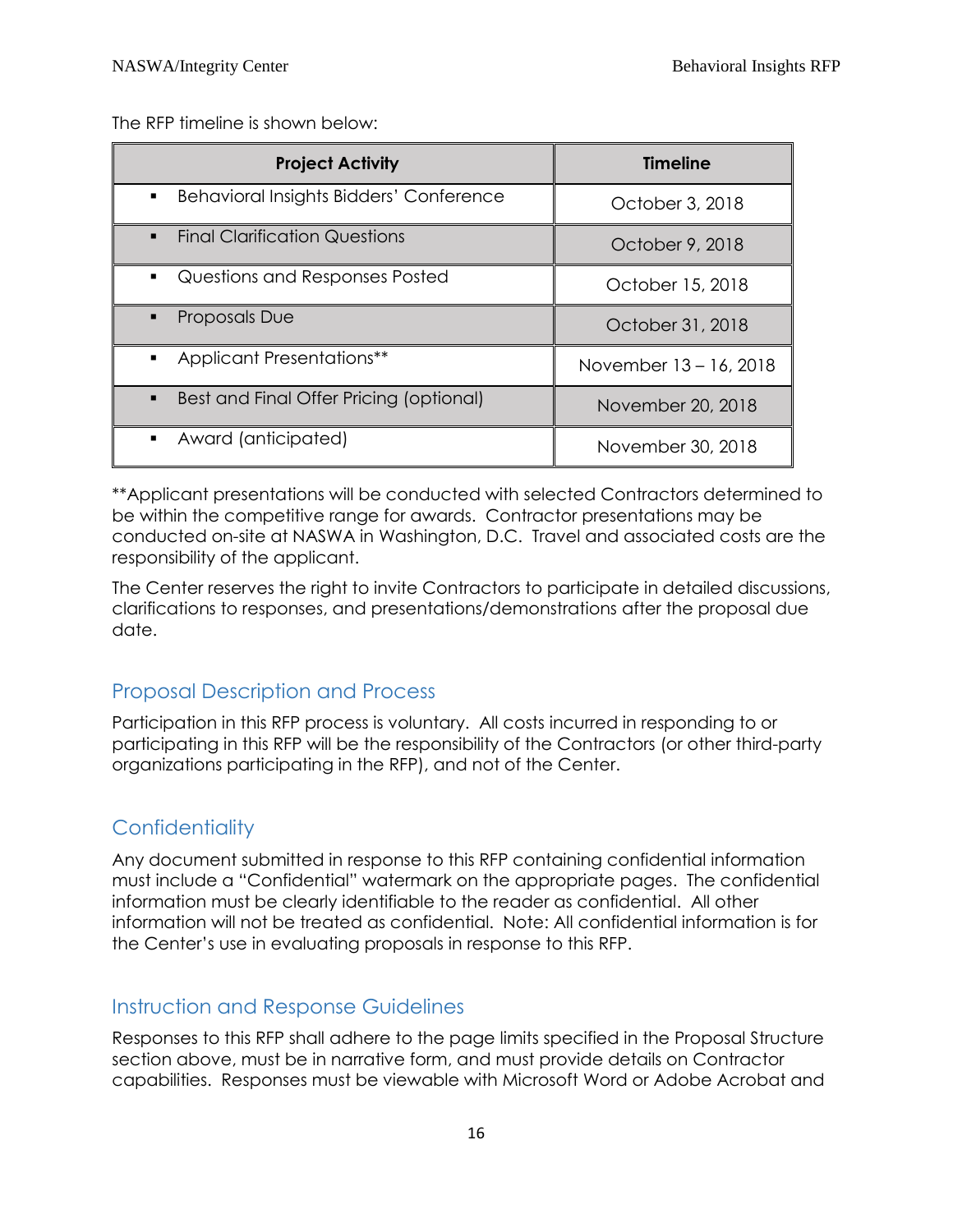printable on 8.5" x 11" paper, must use 12-point font, the margins of each page should be at least ½ inch, and each page should contain a page number in the footer.

All responses must be submitted electronically to: [shallphillips@naswa.org.](mailto:shallphillips@naswa.org) Responses must be received electronically by 11:59 PM Eastern Time on October 31, 2018. The Center's responses will be sent to the email address of the sender, along with any additional company/organization email addresses included in the submittal.

Telephone calls regarding this RFP will not be accepted. Questions may be submitted by email up to 11:59 PM Eastern Time, October 9, 2018. As noted previously, the Center will post questions and answers to the RFP website.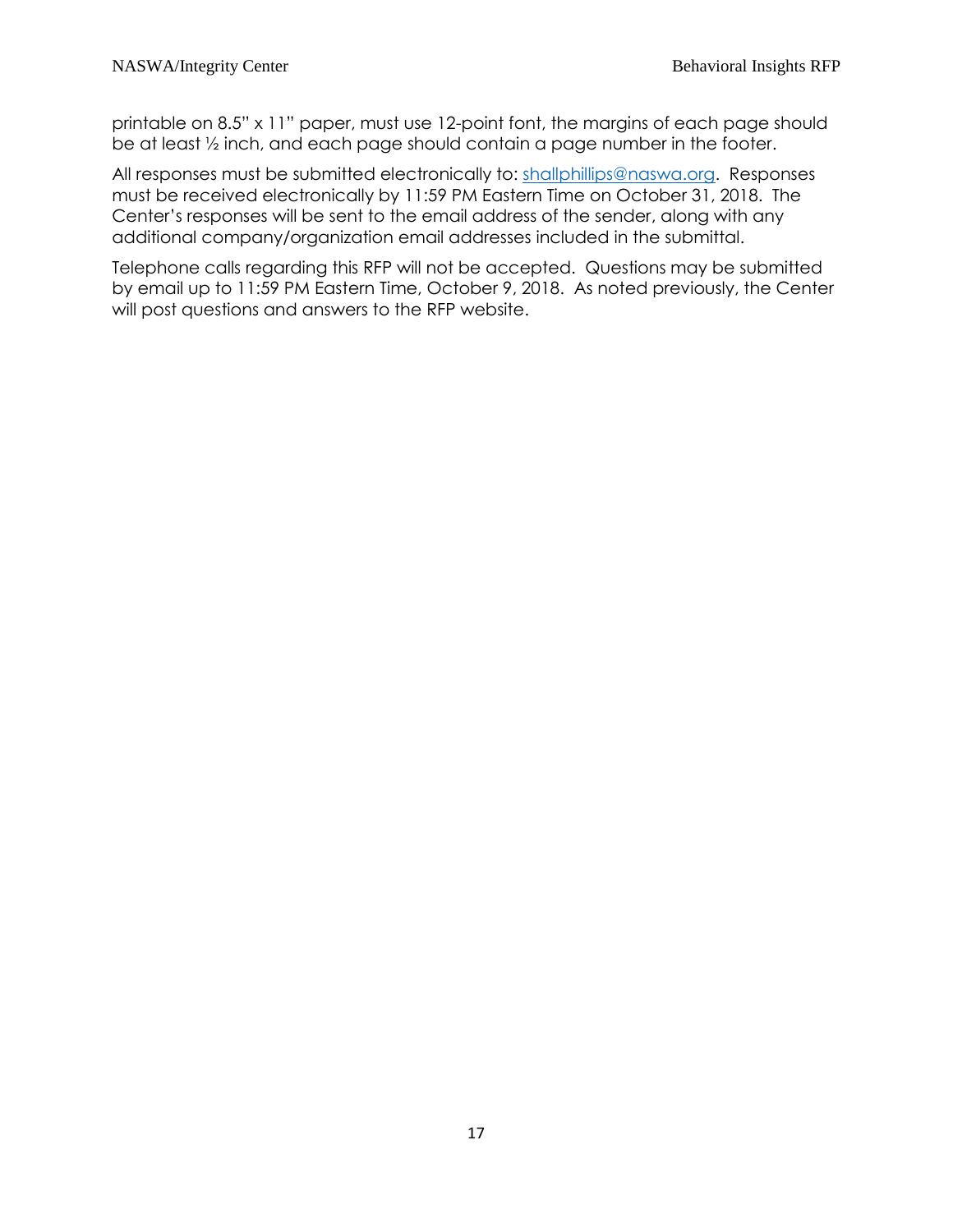## ATTACHMENT 1: PHASE ONE PRICING DETAIL

*Note:* Any contract awarded for the UI Behavioral Insights Project will be funded with federal dollars passed through from the U.S. Department of Labor, and must conform to OMB's Uniform Guidance, 2CFR 200.

#### **Firm Fixed-Price**

Please provide the following:

1) Itemized breakdown of all direct and indirect costs and any additional fees (if any) associated with Phase One of the project (please add rows if needed):

| <b>Direct Costs</b>             |      |  |  |  |
|---------------------------------|------|--|--|--|
| <b>Description</b>              | Cost |  |  |  |
|                                 |      |  |  |  |
|                                 |      |  |  |  |
|                                 |      |  |  |  |
|                                 |      |  |  |  |
|                                 |      |  |  |  |
|                                 |      |  |  |  |
|                                 |      |  |  |  |
| <b>Indirect Costs</b>           |      |  |  |  |
| <b>Description</b>              | Cost |  |  |  |
|                                 |      |  |  |  |
|                                 |      |  |  |  |
|                                 |      |  |  |  |
|                                 |      |  |  |  |
|                                 |      |  |  |  |
| <b>Additional Fees (if any)</b> |      |  |  |  |
| <b>Description</b>              | Cost |  |  |  |
|                                 |      |  |  |  |
|                                 |      |  |  |  |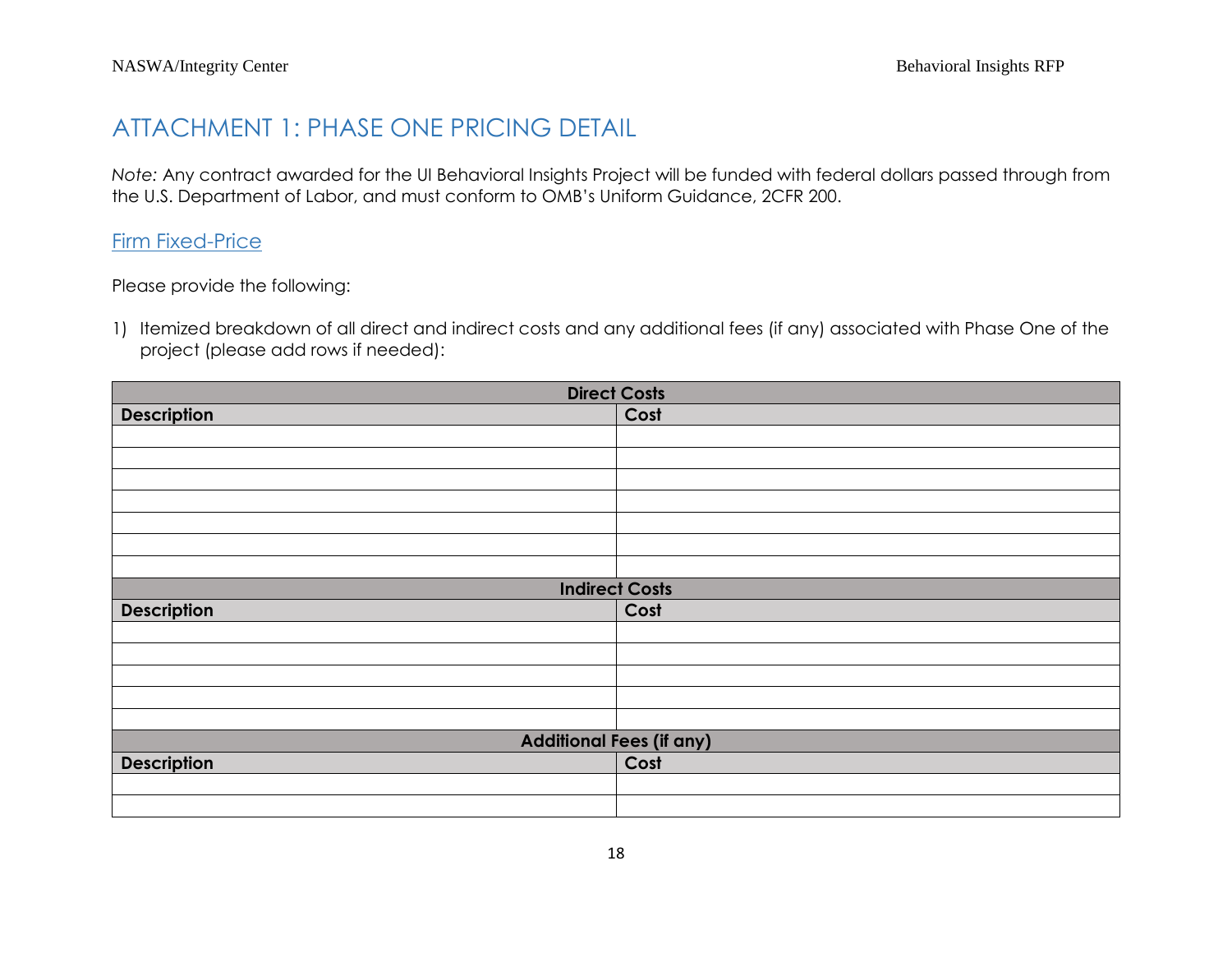#### NASWA/Integrity Center Behavioral Insights RFP

#### 2) Staff Support

- a) Please provide information on the following for the execution of Phase One:
	- FTE's by category needed for the project
	- Hourly rate and the total hours

As indicated earlier, Contractors should assume the Level of Effort (LOE) to be comparable to their own prior experience on other similar government projects that included multiple stakeholders and significant stakeholder involvement.

#### *Phase One*

| <b>Labor Category (Position Title)</b> | <b>Education &amp; Experience</b> | <b>Loaded Labor</b><br>Rate | <b>Total Hours</b> | <b>Total (Labor Rate x Total</b><br>Hours) |
|----------------------------------------|-----------------------------------|-----------------------------|--------------------|--------------------------------------------|
|                                        |                                   |                             |                    |                                            |
|                                        |                                   |                             |                    |                                            |
|                                        |                                   |                             |                    |                                            |
|                                        |                                   |                             |                    |                                            |
|                                        |                                   |                             |                    |                                            |

b) Please check yes or no to indicate whether you anticipate requiring additional staff to support the execution of the Phase Two (pilot implementation) effort, to the extent that you can determine this, based upon the information within this RFP.

Yes \_\_\_\_\_\_\_\_ No \_\_\_\_\_\_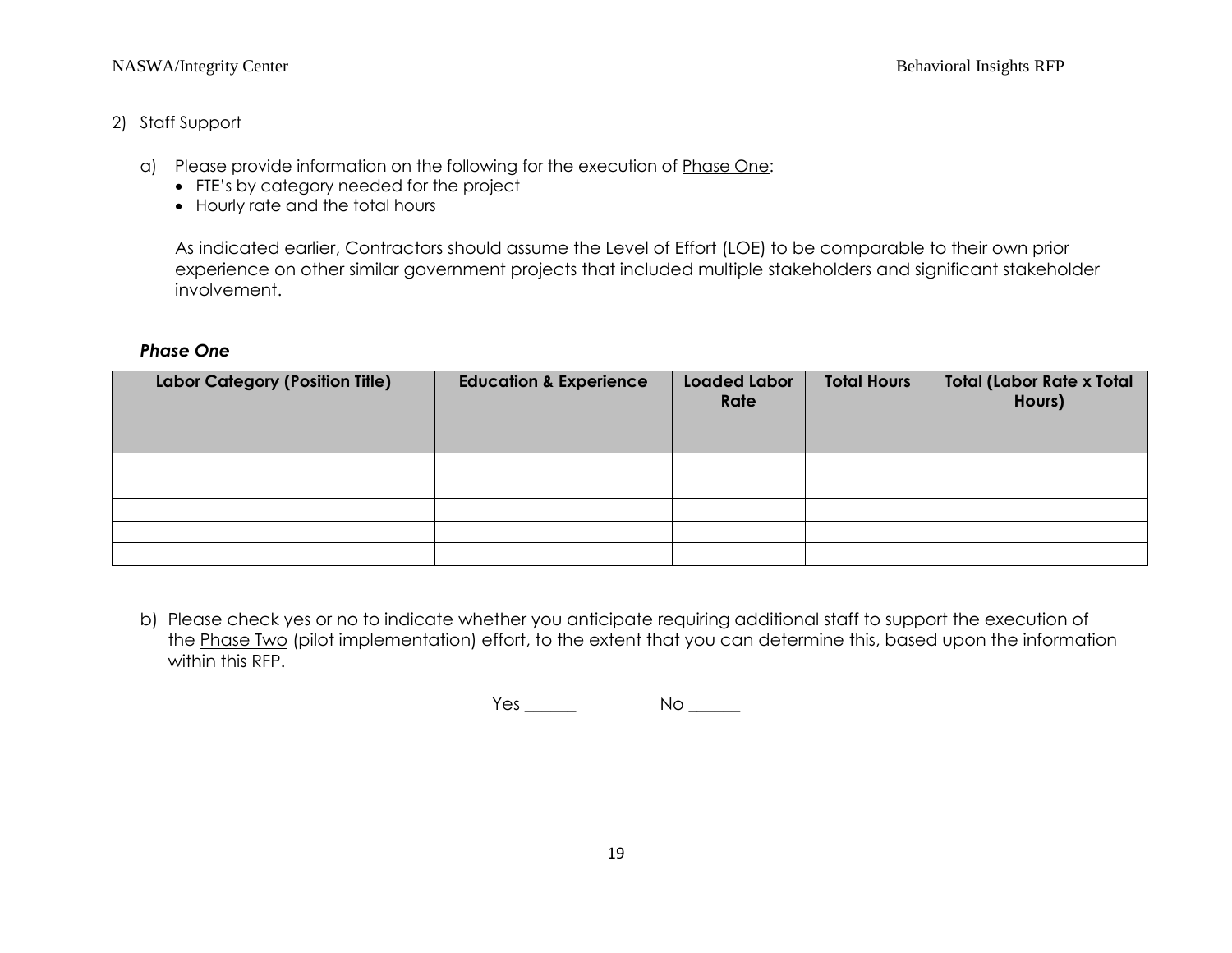$\overline{\phantom{a}}$ 

3) Phase Two Options Cost Projections

As noted earlier in this RFP, the Center intends the pilot interventions to require a low<sup>9</sup> to moderate<sup>10</sup> level of effort to implement; very complex or resource-intensive interventions may not be considered at this stage, as they may not be easily adaptable to other UI agencies with constrained resources.

\_\_\_\_\_\_\_\_\_\_\_\_\_\_\_\_\_\_\_\_\_\_\_\_\_\_\_\_\_\_\_\_\_\_\_\_\_\_\_\_\_\_\_\_\_\_\_\_\_\_\_\_\_\_\_\_\_\_\_\_\_\_\_\_\_\_\_\_\_\_\_\_\_\_\_\_\_\_\_\_\_\_\_\_\_\_\_\_\_\_\_\_\_\_\_\_\_\_\_\_\_\_\_\_\_\_\_\_\_\_\_\_ \_\_\_\_\_\_\_\_\_\_\_\_\_\_\_\_\_\_\_\_\_\_\_\_\_\_\_\_\_\_\_\_\_\_\_\_\_\_\_\_\_\_\_\_\_\_\_\_\_\_\_\_\_\_\_\_\_\_\_\_\_\_\_\_\_\_\_\_\_\_\_\_\_\_\_\_\_\_\_\_\_\_\_\_\_\_\_\_\_\_\_\_\_\_\_\_\_\_\_\_\_\_\_\_\_\_\_\_\_\_\_\_ \_\_\_\_\_\_\_\_\_\_\_\_\_\_\_\_\_\_\_\_\_\_\_\_\_\_\_\_\_\_\_\_\_\_\_\_\_\_\_\_\_\_\_\_\_\_\_\_\_\_\_\_\_\_\_\_\_\_\_\_\_\_\_\_\_\_\_\_\_\_\_\_\_\_\_\_\_\_\_\_\_\_\_\_\_\_\_\_\_\_\_\_\_\_\_\_\_\_\_\_\_\_\_\_\_\_\_\_\_\_\_\_ \_\_\_\_\_\_\_\_\_\_\_\_\_\_\_\_\_\_\_\_\_\_\_\_\_\_\_\_\_\_\_\_\_\_\_\_\_\_\_\_\_\_\_\_\_\_\_\_\_\_\_\_\_\_\_\_\_\_\_\_\_\_\_\_\_\_\_\_\_\_\_\_\_\_\_\_\_\_\_\_\_\_\_\_\_\_\_\_\_\_\_\_\_\_\_\_\_\_\_\_\_\_\_\_\_\_\_\_\_\_\_\_ \_\_\_\_\_\_\_\_\_\_\_\_\_\_\_\_\_\_\_\_\_\_\_\_\_\_\_\_\_\_\_\_\_\_\_\_\_\_\_\_\_\_\_\_\_\_\_\_\_\_\_\_\_\_\_\_\_\_\_\_\_\_\_\_\_\_\_\_\_\_\_\_\_\_\_\_\_\_\_\_\_\_\_\_\_\_\_\_\_\_\_\_\_\_\_\_\_\_\_\_\_\_\_\_\_\_\_\_\_\_\_\_ \_\_\_\_\_\_\_\_\_\_\_\_\_\_\_\_\_\_\_\_\_\_\_\_\_\_\_\_\_\_\_\_\_\_\_\_\_\_\_\_\_\_\_\_\_\_\_\_\_\_\_\_\_\_\_\_\_\_\_\_\_\_\_\_\_\_\_\_\_\_\_\_\_\_\_\_\_\_\_\_\_\_\_\_\_\_\_\_\_\_\_\_\_\_\_\_\_\_\_\_\_\_\_\_\_\_\_\_\_\_\_\_ \_\_\_\_\_\_\_\_\_\_\_\_\_\_\_\_\_\_\_\_\_\_\_\_\_\_\_\_\_\_\_\_\_\_\_\_\_\_\_\_\_\_\_\_\_\_\_\_\_\_\_\_\_\_\_\_\_\_\_\_\_\_\_\_\_\_\_\_\_\_\_\_\_\_\_\_\_\_\_\_\_\_\_\_\_\_\_\_\_\_\_\_\_\_\_\_\_\_\_\_\_\_\_\_\_\_\_\_\_\_\_\_ \_\_\_\_\_\_\_\_\_\_\_\_\_\_\_\_\_\_\_\_\_\_\_\_\_\_\_\_\_\_\_\_\_\_\_\_\_\_\_\_\_\_\_\_\_\_\_\_\_\_\_\_\_\_\_\_\_\_\_\_\_\_\_\_\_\_\_\_\_\_\_\_\_\_\_\_\_\_\_\_\_\_\_\_\_\_\_\_\_\_\_\_\_\_\_\_\_\_\_\_\_\_\_\_\_\_\_\_\_\_\_\_

a) Please describe one example of a single low-level intervention that might be appropriate for the UI Behavioral Insights Project.

b) Please describe one example of a single moderate-level intervention that might be appropriate for this project.

\_\_\_\_\_\_\_\_\_\_\_\_\_\_\_\_\_\_\_\_\_\_\_\_\_\_\_\_\_\_\_\_\_\_\_\_\_\_\_\_\_\_\_\_\_\_\_\_\_\_\_\_\_\_\_\_\_\_\_\_\_\_\_\_\_\_\_\_\_\_\_\_\_\_\_\_\_\_\_\_\_\_\_\_\_\_\_\_\_\_\_\_\_\_\_\_\_\_\_\_\_\_\_\_\_\_\_\_\_\_\_\_  $\_$  , and the set of the set of the set of the set of the set of the set of the set of the set of the set of the set of the set of the set of the set of the set of the set of the set of the set of the set of the set of th \_\_\_\_\_\_\_\_\_\_\_\_\_\_\_\_\_\_\_\_\_\_\_\_\_\_\_\_\_\_\_\_\_\_\_\_\_\_\_\_\_\_\_\_\_\_\_\_\_\_\_\_\_\_\_\_\_\_\_\_\_\_\_\_\_\_\_\_\_\_\_\_\_\_\_\_\_\_\_\_\_\_\_\_\_\_\_\_\_\_\_\_\_\_\_\_\_\_\_\_\_\_\_\_\_\_\_\_\_\_\_\_  $\_$  , and the set of the set of the set of the set of the set of the set of the set of the set of the set of the set of the set of the set of the set of the set of the set of the set of the set of the set of the set of th \_\_\_\_\_\_\_\_\_\_\_\_\_\_\_\_\_\_\_\_\_\_\_\_\_\_\_\_\_\_\_\_\_\_\_\_\_\_\_\_\_\_\_\_\_\_\_\_\_\_\_\_\_\_\_\_\_\_\_\_\_\_\_\_\_\_\_\_\_\_\_\_\_\_\_\_\_\_\_\_\_\_\_\_\_\_\_\_\_\_\_\_\_\_\_\_\_\_\_\_\_\_\_\_\_\_\_\_\_\_\_\_  $\_$  , and the set of the set of the set of the set of the set of the set of the set of the set of the set of the set of the set of the set of the set of the set of the set of the set of the set of the set of the set of th \_\_\_\_\_\_\_\_\_\_\_\_\_\_\_\_\_\_\_\_\_\_\_\_\_\_\_\_\_\_\_\_\_\_\_\_\_\_\_\_\_\_\_\_\_\_\_\_\_\_\_\_\_\_\_\_\_\_\_\_\_\_\_\_\_\_\_\_\_\_\_\_\_\_\_\_\_\_\_\_\_\_\_\_\_\_\_\_\_\_\_\_\_\_\_\_\_\_\_\_\_\_\_\_\_\_\_\_\_\_\_\_ \_\_\_\_\_\_\_\_\_\_\_\_\_\_\_\_\_\_\_\_\_\_\_\_\_\_\_\_\_\_\_\_\_\_\_\_\_\_\_\_\_\_\_\_\_\_\_\_\_\_\_\_\_\_\_\_\_\_\_\_\_\_\_\_\_\_\_\_\_\_\_\_\_\_\_\_\_\_\_\_\_\_\_\_\_\_\_\_\_\_\_\_\_\_\_\_\_\_\_\_\_\_\_\_\_\_\_\_\_\_\_\_

<sup>9</sup> Examples of a "low" level intervention include (but are not limited to): adjustments to existing language in a form, letter, or web site; text messaging strategies; postcard reminders; etc.

<sup>&</sup>lt;sup>10</sup> Examples of a "moderate" level intervention include (but are not limited to): implementing new documents, forms, or processes; staff-based interventions or training; choice architecture strategies; business rule-informed interventions (for instance, focused on specific messaging for different occupational groups); etc.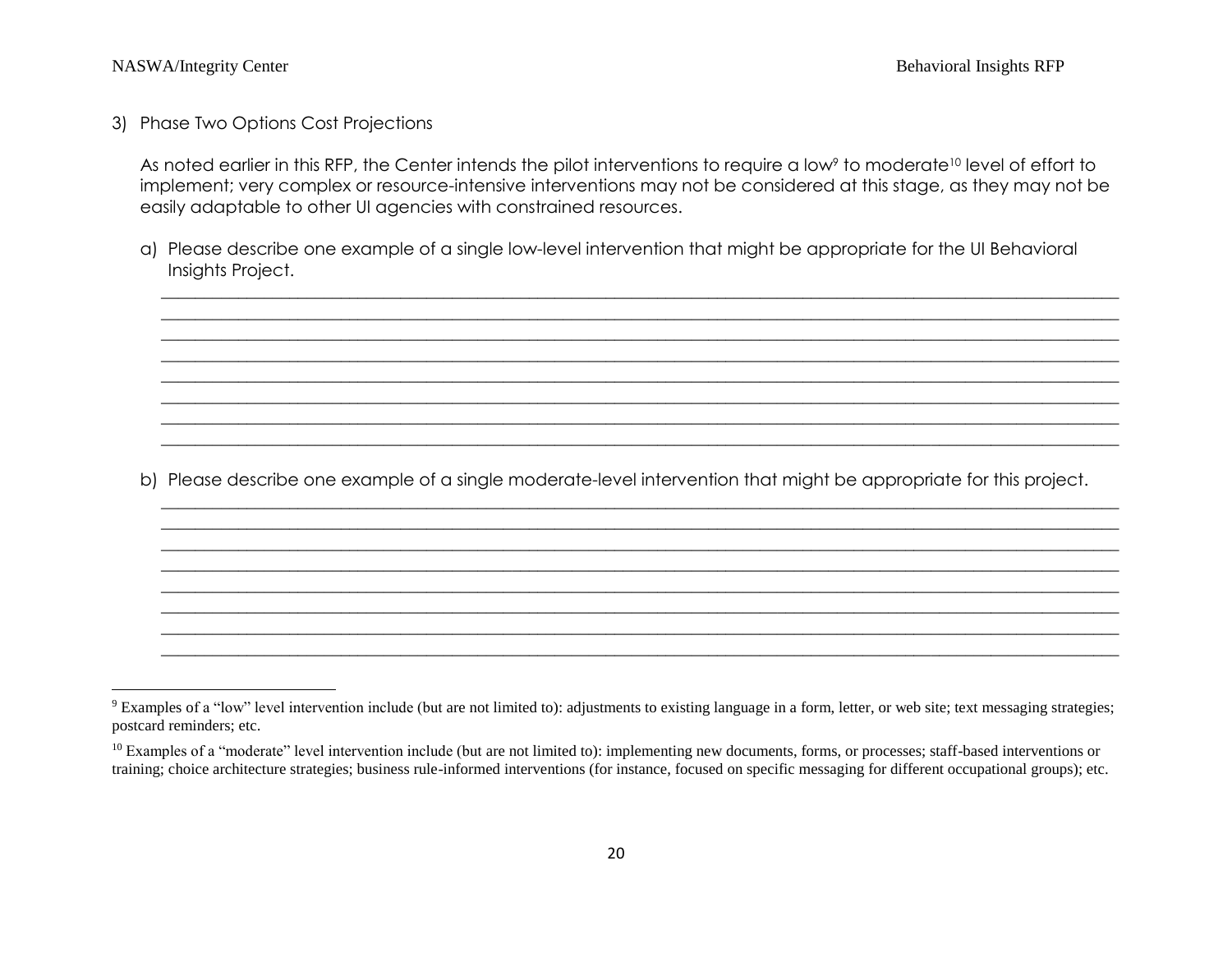c) With reference to the two interventions you just described in (3)(a) and (3)(b) above, please estimate the cost and the amount of time needed to implement each intervention and enter that information into the table below. Your cost estimate should include all anticipated costs for which you would actually submit charges, including staff hours, evaluations, reports and deliverable costs, and any other fees or components applied by your organization.

|                                                      | <b>Approximate Cost Range</b> | Approximate Time to Implement |
|------------------------------------------------------|-------------------------------|-------------------------------|
| Implementation of Single Low-Level Intervention      |                               |                               |
| Implementation of Single Moderate-Level Intervention |                               |                               |

d) Please explain or attach details on your organization's pricing structure for behavioral insights interventions. Optionally, you may also include information on the variability in the projected cost range, caveats, and/or variances in the definition or designation of "low" and "moderate" interventions.

\_\_\_\_\_\_\_\_\_\_\_\_\_\_\_\_\_\_\_\_\_\_\_\_\_\_\_\_\_\_\_\_\_\_\_\_\_\_\_\_\_\_\_\_\_\_\_\_\_\_\_\_\_\_\_\_\_\_\_\_\_\_\_\_\_\_\_\_\_\_\_\_\_\_\_\_\_\_\_\_\_\_\_\_\_\_\_\_\_\_\_\_\_\_\_\_\_\_\_\_\_\_\_\_\_\_\_\_\_\_\_\_\_\_  $\_$  ,  $\_$  ,  $\_$  ,  $\_$  ,  $\_$  ,  $\_$  ,  $\_$  ,  $\_$  ,  $\_$  ,  $\_$  ,  $\_$  ,  $\_$  ,  $\_$  ,  $\_$  ,  $\_$  ,  $\_$  ,  $\_$  ,  $\_$  ,  $\_$  ,  $\_$  ,  $\_$  ,  $\_$  ,  $\_$  ,  $\_$  ,  $\_$  ,  $\_$  ,  $\_$  ,  $\_$  ,  $\_$  ,  $\_$  ,  $\_$  ,  $\_$  ,  $\_$  ,  $\_$  ,  $\_$  ,  $\_$  ,  $\_$  , \_\_\_\_\_\_\_\_\_\_\_\_\_\_\_\_\_\_\_\_\_\_\_\_\_\_\_\_\_\_\_\_\_\_\_\_\_\_\_\_\_\_\_\_\_\_\_\_\_\_\_\_\_\_\_\_\_\_\_\_\_\_\_\_\_\_\_\_\_\_\_\_\_\_\_\_\_\_\_\_\_\_\_\_\_\_\_\_\_\_\_\_\_\_\_\_\_\_\_\_\_\_\_\_\_\_\_\_\_\_\_\_\_\_ \_\_\_\_\_\_\_\_\_\_\_\_\_\_\_\_\_\_\_\_\_\_\_\_\_\_\_\_\_\_\_\_\_\_\_\_\_\_\_\_\_\_\_\_\_\_\_\_\_\_\_\_\_\_\_\_\_\_\_\_\_\_\_\_\_\_\_\_\_\_\_\_\_\_\_\_\_\_\_\_\_\_\_\_\_\_\_\_\_\_\_\_\_\_\_\_\_\_\_\_\_\_\_\_\_\_\_\_\_\_\_\_\_\_ \_\_\_\_\_\_\_\_\_\_\_\_\_\_\_\_\_\_\_\_\_\_\_\_\_\_\_\_\_\_\_\_\_\_\_\_\_\_\_\_\_\_\_\_\_\_\_\_\_\_\_\_\_\_\_\_\_\_\_\_\_\_\_\_\_\_\_\_\_\_\_\_\_\_\_\_\_\_\_\_\_\_\_\_\_\_\_\_\_\_\_\_\_\_\_\_\_\_\_\_\_\_\_\_\_\_\_\_\_\_\_\_\_\_ \_\_\_\_\_\_\_\_\_\_\_\_\_\_\_\_\_\_\_\_\_\_\_\_\_\_\_\_\_\_\_\_\_\_\_\_\_\_\_\_\_\_\_\_\_\_\_\_\_\_\_\_\_\_\_\_\_\_\_\_\_\_\_\_\_\_\_\_\_\_\_\_\_\_\_\_\_\_\_\_\_\_\_\_\_\_\_\_\_\_\_\_\_\_\_\_\_\_\_\_\_\_\_\_\_\_\_\_\_\_\_\_\_\_ \_\_\_\_\_\_\_\_\_\_\_\_\_\_\_\_\_\_\_\_\_\_\_\_\_\_\_\_\_\_\_\_\_\_\_\_\_\_\_\_\_\_\_\_\_\_\_\_\_\_\_\_\_\_\_\_\_\_\_\_\_\_\_\_\_\_\_\_\_\_\_\_\_\_\_\_\_\_\_\_\_\_\_\_\_\_\_\_\_\_\_\_\_\_\_\_\_\_\_\_\_\_\_\_\_\_\_\_\_\_\_\_\_\_ \_\_\_\_\_\_\_\_\_\_\_\_\_\_\_\_\_\_\_\_\_\_\_\_\_\_\_\_\_\_\_\_\_\_\_\_\_\_\_\_\_\_\_\_\_\_\_\_\_\_\_\_\_\_\_\_\_\_\_\_\_\_\_\_\_\_\_\_\_\_\_\_\_\_\_\_\_\_\_\_\_\_\_\_\_\_\_\_\_\_\_\_\_\_\_\_\_\_\_\_\_\_\_\_\_\_\_\_\_\_\_\_\_\_ \_\_\_\_\_\_\_\_\_\_\_\_\_\_\_\_\_\_\_\_\_\_\_\_\_\_\_\_\_\_\_\_\_\_\_\_\_\_\_\_\_\_\_\_\_\_\_\_\_\_\_\_\_\_\_\_\_\_\_\_\_\_\_\_\_\_\_\_\_\_\_\_\_\_\_\_\_\_\_\_\_\_\_\_\_\_\_\_\_\_\_\_\_\_\_\_\_\_\_\_\_\_\_\_\_\_\_\_\_\_\_\_\_\_ \_\_\_\_\_\_\_\_\_\_\_\_\_\_\_\_\_\_\_\_\_\_\_\_\_\_\_\_\_\_\_\_\_\_\_\_\_\_\_\_\_\_\_\_\_\_\_\_\_\_\_\_\_\_\_\_\_\_\_\_\_\_\_\_\_\_\_\_\_\_\_\_\_\_\_\_\_\_\_\_\_\_\_\_\_\_\_\_\_\_\_\_\_\_\_\_\_\_\_\_\_\_\_\_\_\_\_\_\_\_\_\_\_\_ \_\_\_\_\_\_\_\_\_\_\_\_\_\_\_\_\_\_\_\_\_\_\_\_\_\_\_\_\_\_\_\_\_\_\_\_\_\_\_\_\_\_\_\_\_\_\_\_\_\_\_\_\_\_\_\_\_\_\_\_\_\_\_\_\_\_\_\_\_\_\_\_\_\_\_\_\_\_\_\_\_\_\_\_\_\_\_\_\_\_\_\_\_\_\_\_\_\_\_\_\_\_\_\_\_\_\_\_\_\_\_\_\_\_ \_\_\_\_\_\_\_\_\_\_\_\_\_\_\_\_\_\_\_\_\_\_\_\_\_\_\_\_\_\_\_\_\_\_\_\_\_\_\_\_\_\_\_\_\_\_\_\_\_\_\_\_\_\_\_\_\_\_\_\_\_\_\_\_\_\_\_\_\_\_\_\_\_\_\_\_\_\_\_\_\_\_\_\_\_\_\_\_\_\_\_\_\_\_\_\_\_\_\_\_\_\_\_\_\_\_\_\_\_\_\_\_\_\_ \_\_\_\_\_\_\_\_\_\_\_\_\_\_\_\_\_\_\_\_\_\_\_\_\_\_\_\_\_\_\_\_\_\_\_\_\_\_\_\_\_\_\_\_\_\_\_\_\_\_\_\_\_\_\_\_\_\_\_\_\_\_\_\_\_\_\_\_\_\_\_\_\_\_\_\_\_\_\_\_\_\_\_\_\_\_\_\_\_\_\_\_\_\_\_\_\_\_\_\_\_\_\_\_\_\_\_\_\_\_\_\_\_\_ \_\_\_\_\_\_\_\_\_\_\_\_\_\_\_\_\_\_\_\_\_\_\_\_\_\_\_\_\_\_\_\_\_\_\_\_\_\_\_\_\_\_\_\_\_\_\_\_\_\_\_\_\_\_\_\_\_\_\_\_\_\_\_\_\_\_\_\_\_\_\_\_\_\_\_\_\_\_\_\_\_\_\_\_\_\_\_\_\_\_\_\_\_\_\_\_\_\_\_\_\_\_\_\_\_\_\_\_\_\_\_\_\_\_